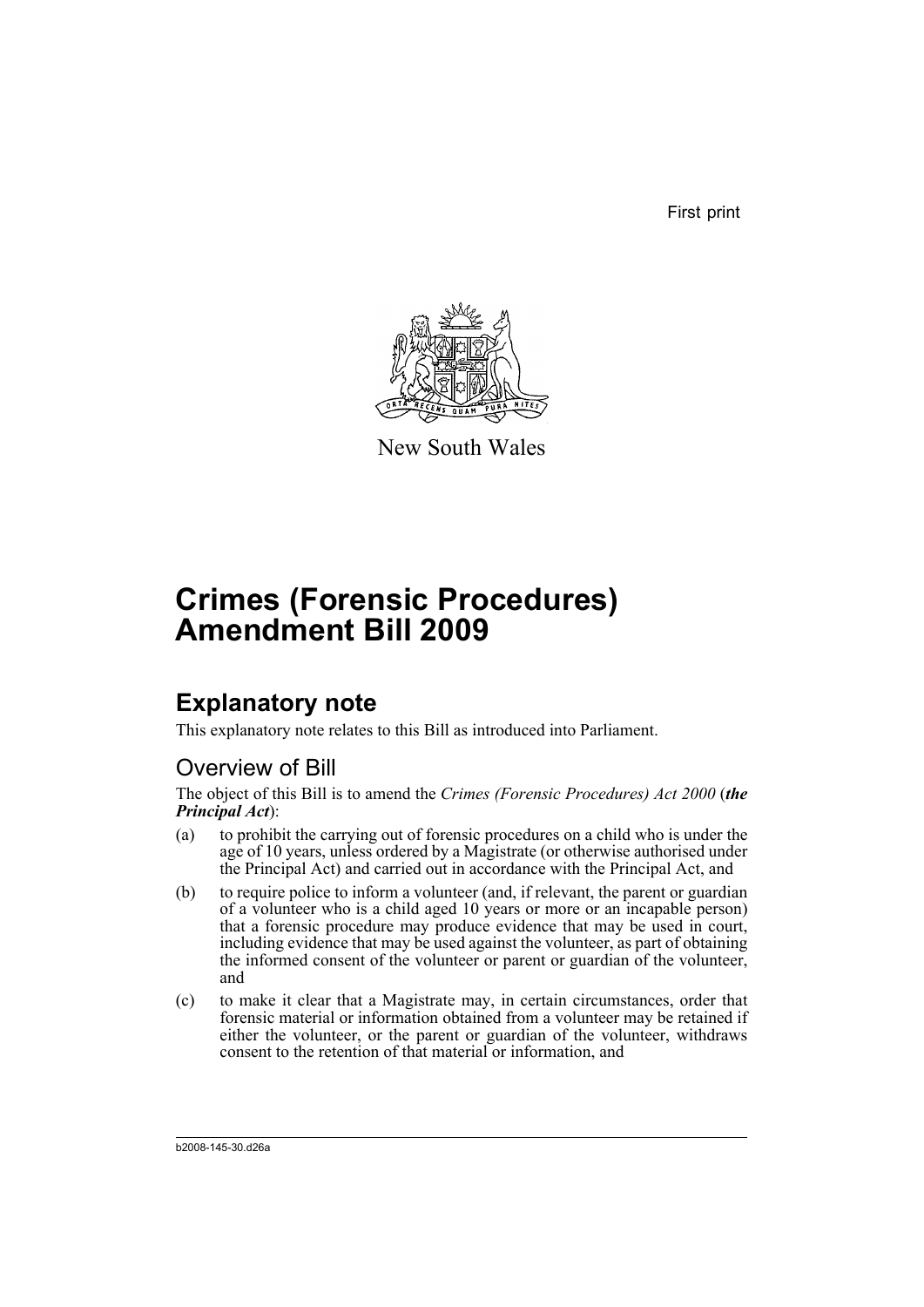Explanatory note

- (d) to provide that forensic material taken, by consent or by order of a Magistrate, from a suspect who is subsequently convicted of an offence must be destroyed if the suspect's conviction is set aside or quashed, unless there is a reasonable prospect of a retrial or rehearing, and
- (e) to limit the use of the DNA profile of a volunteer who is a child aged 10 years or more or incapable person to the purpose for which the DNA profile was placed on the DNA database system and to provide that such a DNA profile must not be matched against any index on the DNA database system, unless otherwise ordered by a Magistrate, and
- (f) to make other minor and consequential amendments.

## Outline of provisions

**Clause 1** sets out the name (also called the short title) of the proposed Act.

**Clause 2** provides for the commencement of the proposed Act on a day or days to be appointed by proclamation.

**Clause 3** amends the *State Records Regulation 2005* to except proposed sections 81D (2) and 81M (3) from the operation of section 21 of the *State Records Act 1998* so that the requirements to destroy the information specified in those proposed sections prevail over the requirements of that Act.

## **Schedule 1 Amendment of Crimes (Forensic Procedures) Act 2000 No 59**

## **Destruction of forensic material**

**Schedule 1 [3]** amends section 3 (5) of the Principal Act to make it clear that a person who is required to destroy forensic material must remove any information that relates any DNA profile derived from that material to a person whose DNA it describes from the DNA database system, as well as destroying the material itself.

Currently, section 87 of the Principal Act provides that if a forensic procedure is carried out on a person convicted of an offence and that conviction is quashed, the forensic material taken from that person should be destroyed as soon as practicable after the time limit for an appeal has elapsed. **Schedule 1 [10]** extends the application of that section to suspects who are subsequently convicted of an offence and provides that forensic material obtained from persons to whom that section applies should not be destroyed if there is a reasonable prospect of a retrial or rehearing. The proposed amendment also extends that section to both the quashing and setting aside of convictions.

## **Carrying out of forensic procedures on volunteers**

Section 77 of the Principal Act specifies those matters about which a police officer must inform a volunteer, or parent or guardian of a volunteer, in order for that volunteer, or parent or guardian, to give informed consent to the carrying out of a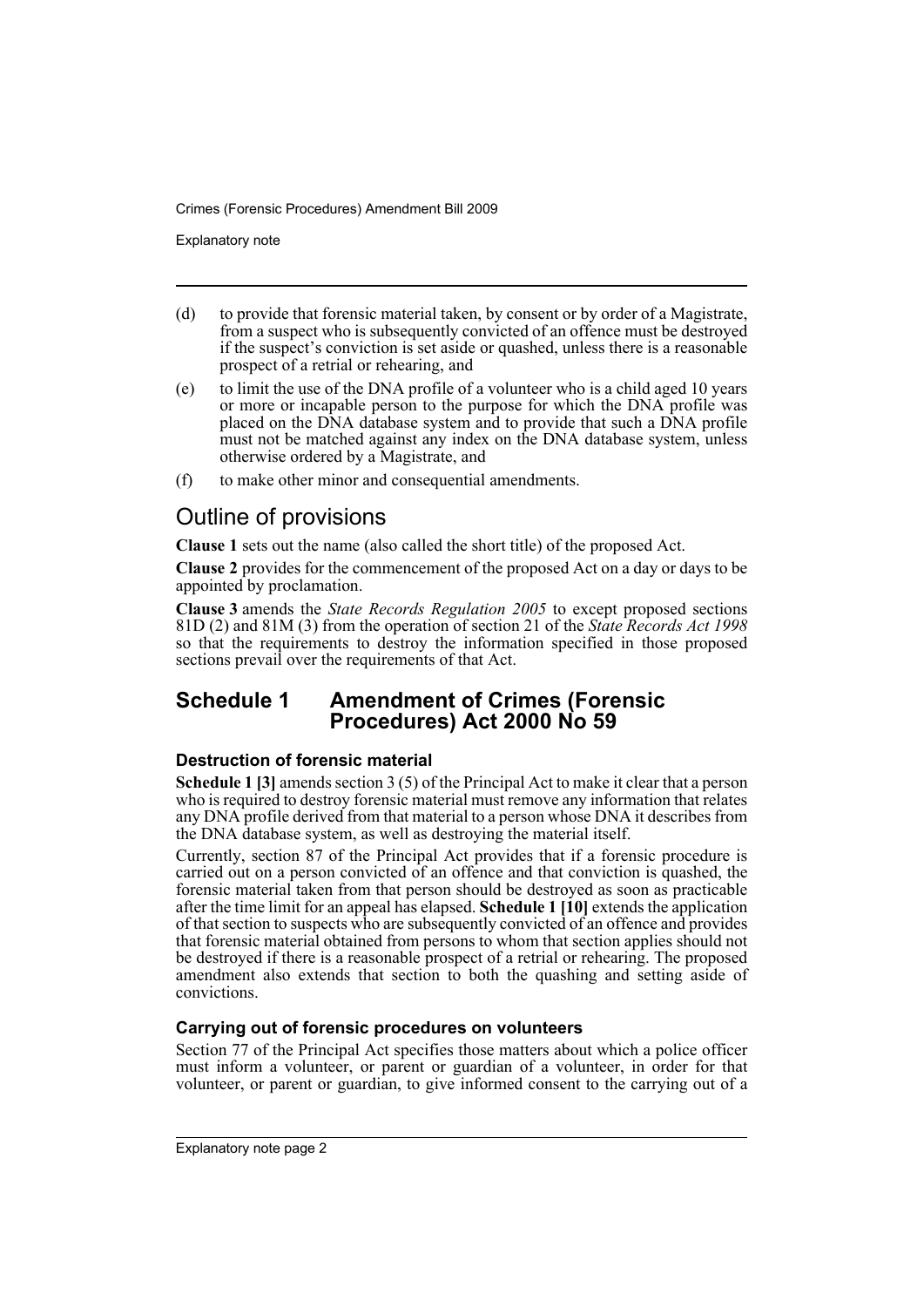Explanatory note

forensic procedure on a child or an incapable person. **Schedule 1 [6]** makes it clear that a police officer must inform a volunteer, or parent or guardian of a volunteer, that a forensic procedure carried out on the volunteer may produce evidence that may be used in a court of law, including evidence that may be used against the volunteer.

Section 81 of the Principal Act provides that a Magistrate may, in certain circumstances, order that forensic material or information obtained from carrying out a forensic procedure be retained if a volunteer withdraws consent to the retention of that material. **Schedule 1 [7]** makes it clear that section 81 of the Principal Act applies whether the withdrawal of consent is made by the volunteer or by a parent or guardian of a child or incapable person who is a volunteer. **Schedule 1 [8]** makes a consequential amendment.

### **Carrying out of forensic procedures on persons under 10 years of age**

Currently, the Principal Act does not apply to persons under 10 years of age. **Schedule 1 [9]** inserts proposed Part 8A into the Principal Act to prohibit the carrying out of forensic procedures within the meaning of the Act on persons under 10 years of age except in limited circumstances. Proposed section 81A inserts a definition of *child* for the purposes of proposed Part 8A, which means a person under 10 years of age.

Proposed section 81B provides that if the parent or guardian of a child is a suspect in the investigation of an offence in relation to which a forensic procedure is proposed to be carried out, a reference to the parent or guardian of a child in proposed Part 8A is to be read as a reference to firstly a parent or guardian of the child who is not a suspect in relation to the offence or, secondly, the *closest available relative* of the child. That relative must not be a suspect in relation to the offence under investigation, must be available at the relevant time and be at least 18 years of age.

Proposed section 81C authorises the carrying out of a forensic procedure for certain purposes on a child with the informed consent of the parent or guardian of the child or, if that consent cannot be obtained or is withdrawn, by order of a Magistrate under proposed section 81F. The purposes for which a forensic procedure may be carried out are those in relation to certain offences (for example, assault, kidnapping or robbery) of which the child is a victim and to eliminate the child's forensic material from other forensic material found at a crime scene.

Proposed section 81D makes it clear that if the parent or guardian of a child withdraws consent to the carrying out of a forensic procedure, the forensic procedure is to be treated as a forensic procedure for which consent has been refused and the forensic procedure is not to proceed except by order of a Magistrate under proposed section 81F.

Proposed section 81F provides that a Magistrate may order the carrying out of a forensic procedure on a child to investigate an offence, to assist in locating or identifying a missing person or to assist in identifying a deceased person. The Magistrate must take certain matters into consideration in determining whether to make the order. An authorised applicant may apply for such an order in accordance with proposed section 81E.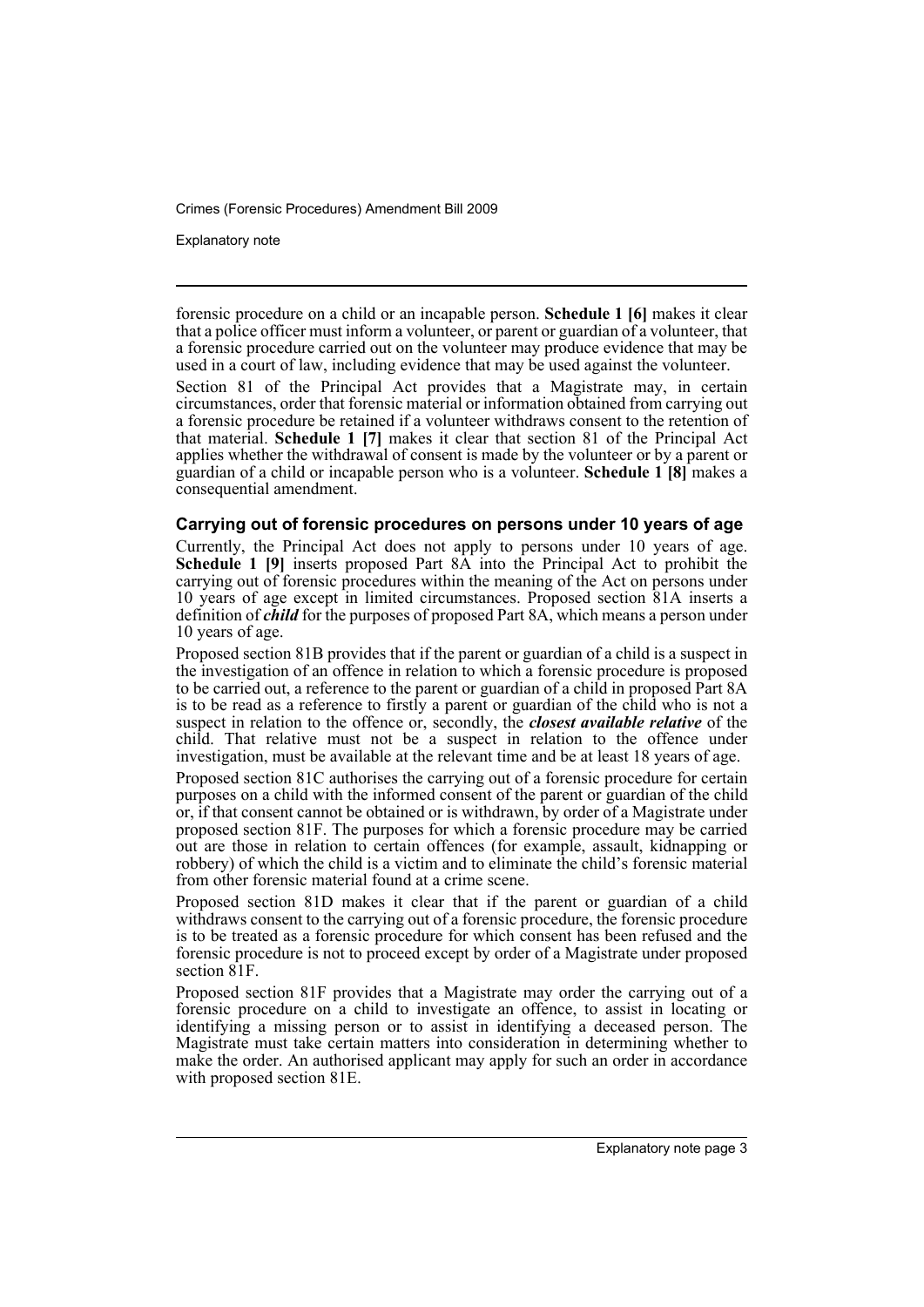Explanatory note

Proposed sections 81A (4) and 81G–81L apply existing provisions in the Principal Act to a child on whom a forensic procedure is being carried out, including restrictions on who may carry out the forensic procedure, who may be present during the forensic procedure, the recording of the forensic procedure and the making of certain material and information available to the parent or guardian of the child.

Proposed sections 81M and 81N restrict the use and retention of forensic material taken from a child under proposed Part 8A and any information obtained from the analysis of that material. A Magistrate's order is required to retain such material or information if the parent or guardian of the child withdraws consent to the retention of that material or information. **Schedule 1 [1], [2], [4], [5], [11]–[14] and [16]–[21]** make amendments consequential on the insertion of proposed Part 8A. **Schedule 1 [22] and [23]** insert savings and transitional provisions consequent on the enactment of the proposed Act.

### **Use of DNA profiles of certain volunteers**

**Schedule 1 [15]** inserts proposed section 93A into the Principal Act to limit the use of the DNA profile of a volunteer who is a child or incapable person to the purpose for which the DNA profile was placed on the DNA database system and to provide that such a DNA profile must not be matched against any index of the DNA database system, unless otherwise ordered by a Magistrate.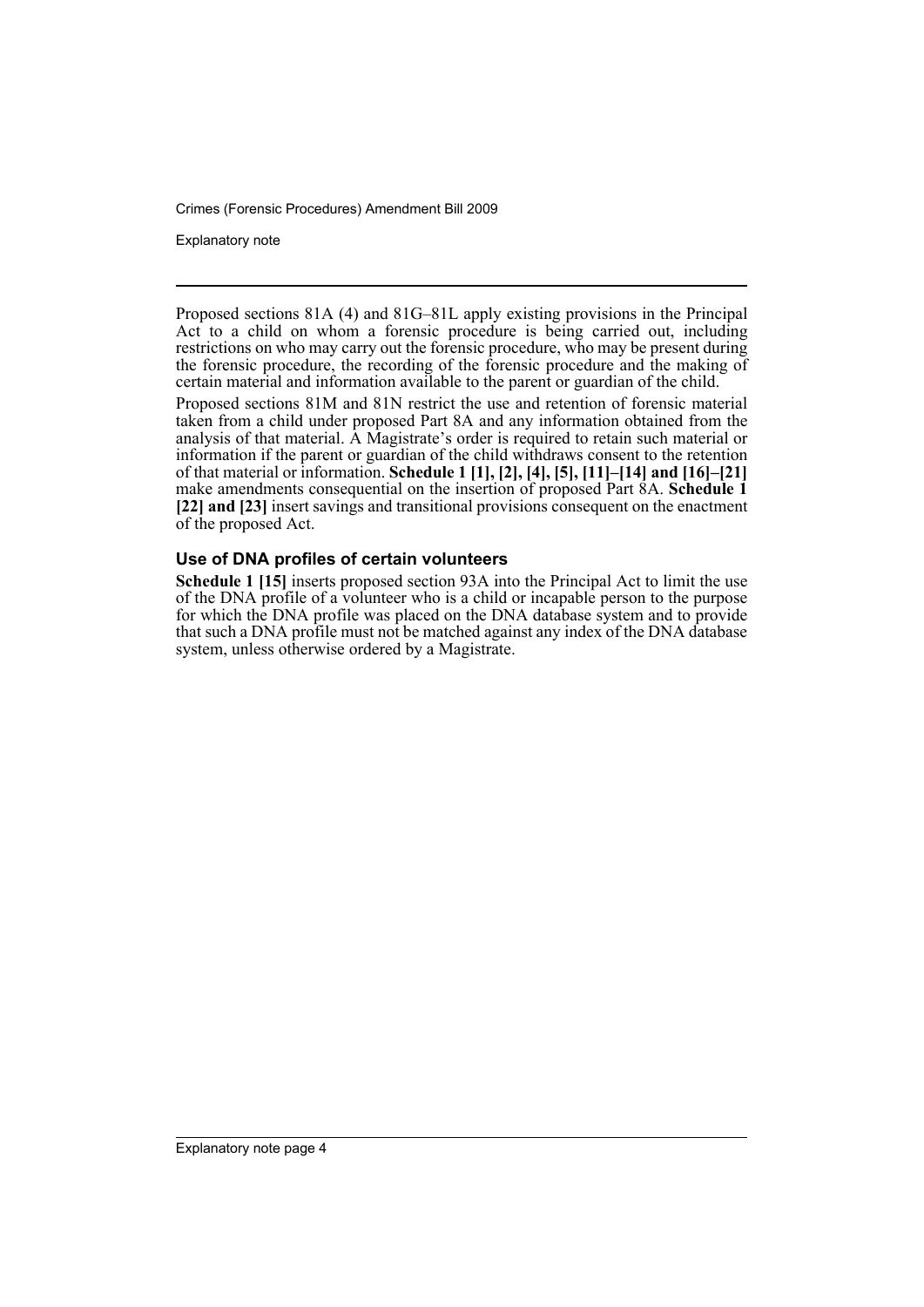First print



New South Wales

# **Crimes (Forensic Procedures) Amendment Bill 2009**

## **Contents**

|            |                                                             | Page |
|------------|-------------------------------------------------------------|------|
|            | Name of Act                                                 |      |
|            | Commencement                                                | 2    |
|            | Amendment of State Records Regulation 2005                  | 2    |
| Schedule 1 | Amendment of Crimes (Forensic Procedures) Act 2000<br>No 59 | 3    |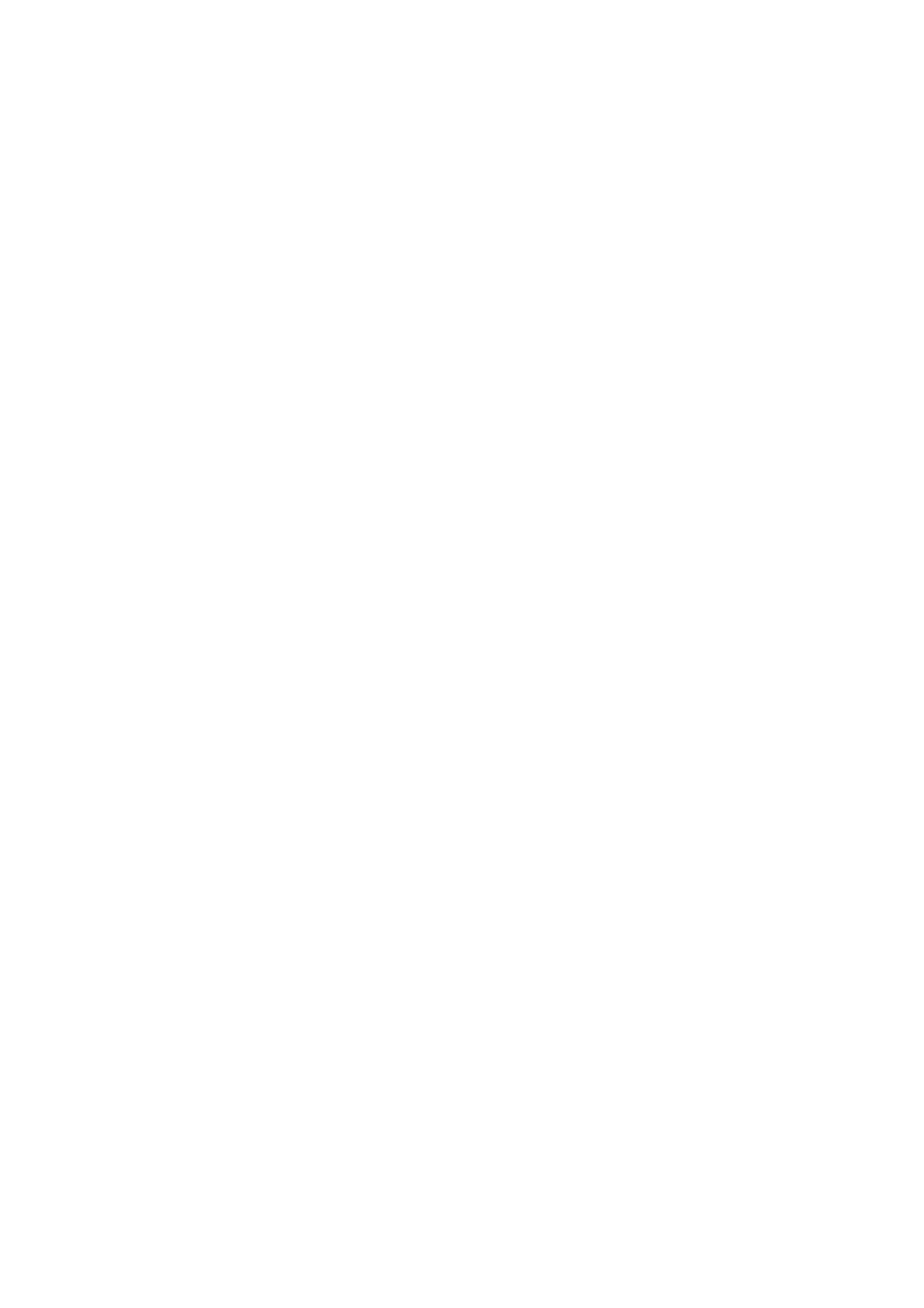

New South Wales

# **Crimes (Forensic Procedures) Amendment Bill 2009**

No , 2009

## **A Bill for**

An Act to amend the *Crimes (Forensic Procedures) Act 2000* to make further provision with respect to the carrying out of forensic procedures and the use of forensic material and DNA profiles; and for other purposes.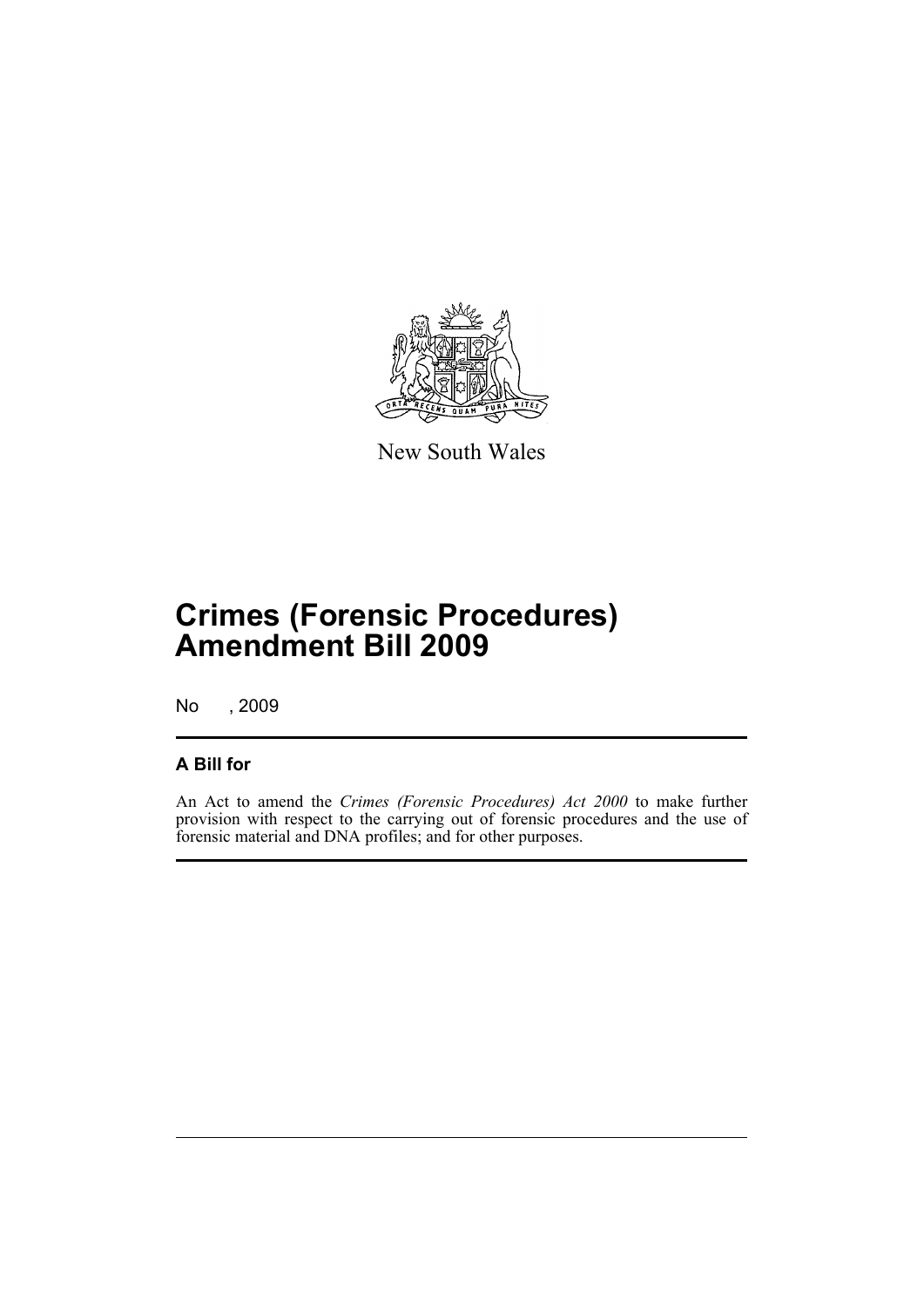<span id="page-7-2"></span><span id="page-7-1"></span><span id="page-7-0"></span>

|              | The Legislature of New South Wales enacts:                                                                                                                                                                                                                                |                    |
|--------------|---------------------------------------------------------------------------------------------------------------------------------------------------------------------------------------------------------------------------------------------------------------------------|--------------------|
|              | Name of Act                                                                                                                                                                                                                                                               | $\overline{2}$     |
|              | This Act is the Crimes (Forensic Procedures) Amendment Act 2009.                                                                                                                                                                                                          | 3                  |
| $\mathbf{2}$ | <b>Commencement</b>                                                                                                                                                                                                                                                       | $\overline{4}$     |
|              | This Act commences on a day or days to be appointed by proclamation.                                                                                                                                                                                                      | 5                  |
| 3            | <b>Amendment of State Records Regulation 2005</b>                                                                                                                                                                                                                         | 6                  |
|              | Schedule 2 Provisions excepted from operation of section 21                                                                                                                                                                                                               | 7                  |
|              | Insert "sections $81D(2)$ (Withdrawal of consent) and $81M(3)$ (Use and<br>retention of forensic material taken from child under 10 years of age),"<br>after "Crimes (Forensic Procedures) Act 2000," under the heading<br>"Provisions requiring destruction of records". | 8<br>9<br>10<br>11 |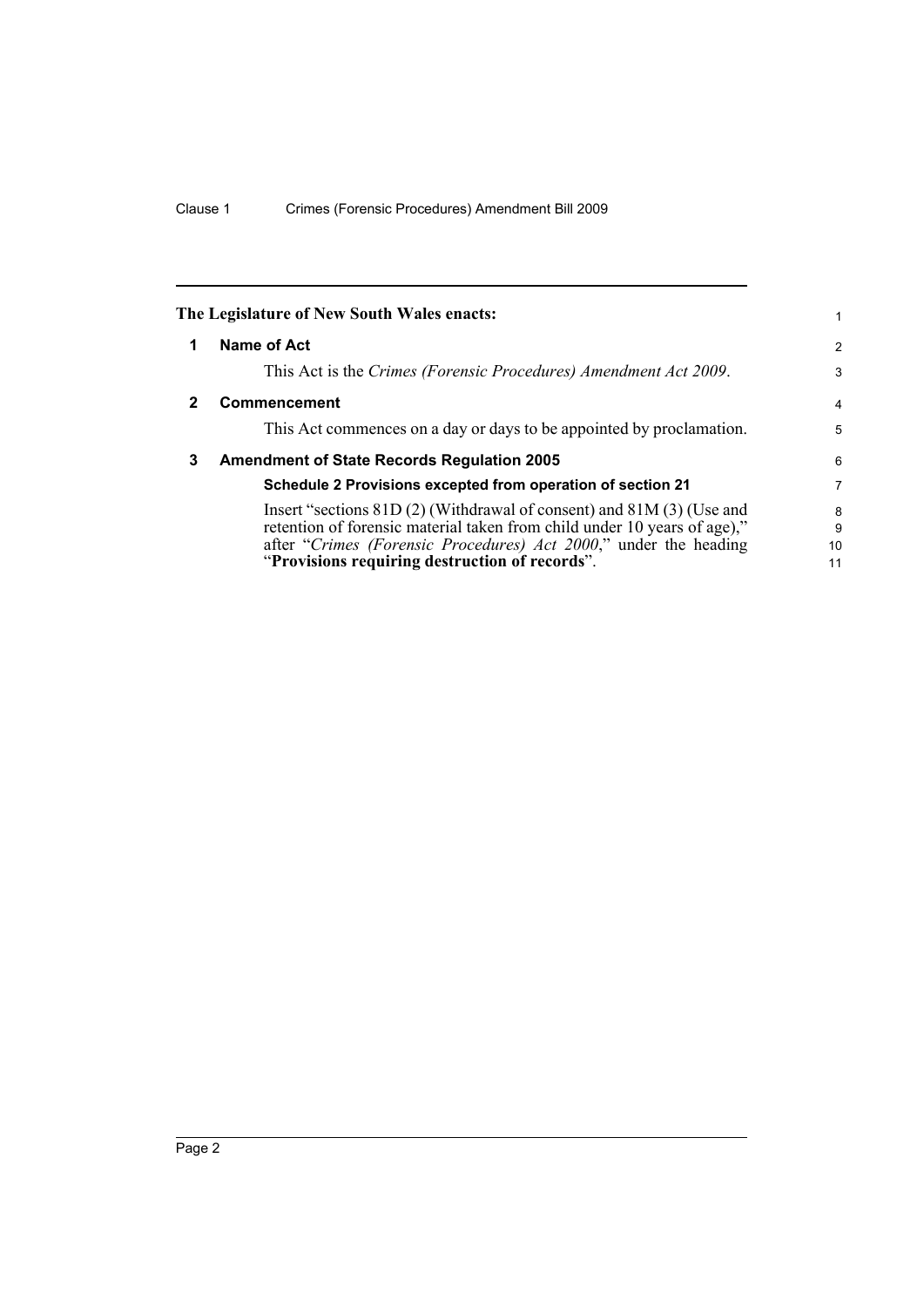<span id="page-8-0"></span>

|       | <b>Schedule 1</b><br><b>Amendment of Crimes (Forensic</b><br>Procedures) Act 2000 No 59                                                                                                                                                                                                                          | 1<br>$\overline{c}$  |
|-------|------------------------------------------------------------------------------------------------------------------------------------------------------------------------------------------------------------------------------------------------------------------------------------------------------------------|----------------------|
| [1]   | <b>Section 3 Interpretation</b>                                                                                                                                                                                                                                                                                  | 3                    |
|       | Omit the note from the definition of <i>child</i> in section $3(1)$ .                                                                                                                                                                                                                                            | 4                    |
| [2]   | Section 3 (1), definition of "order"                                                                                                                                                                                                                                                                             | 5                    |
|       | Omit the definition.                                                                                                                                                                                                                                                                                             | 6                    |
| $[3]$ | Section 3 (5)                                                                                                                                                                                                                                                                                                    | 7                    |
|       | Omit "any such DNA profile".                                                                                                                                                                                                                                                                                     | 8                    |
|       | Insert instead "any DNA profile derived from that material".                                                                                                                                                                                                                                                     | 9                    |
| [4]   | Part 6 Carrying out forensic procedures on suspects                                                                                                                                                                                                                                                              | 10                   |
|       | Omit the note at the beginning of the Part. Insert instead:                                                                                                                                                                                                                                                      | 11                   |
|       | Note. Some provisions contained in this Part also apply to the carrying<br>out of forensic procedures on serious indictable offenders, volunteers                                                                                                                                                                | 12                   |
|       | and persons under 10 years of age. See sections 65, 76 (4) and 81A (4).                                                                                                                                                                                                                                          | 13<br>14             |
| [5]   | Section 76 Carrying out of forensic procedures on volunteers                                                                                                                                                                                                                                                     | 15                   |
|       | Insert ", a person under 10 years of age" after "a suspect" in section 76 (1).                                                                                                                                                                                                                                   | 16                   |
| [6]   | Section 77 Informed consent of volunteer or parent or guardian of<br>volunteer                                                                                                                                                                                                                                   | 17<br>18             |
|       | Insert ", including evidence that may be used against the volunteer" after<br>"court of law" in section $77(1)(c)$ .                                                                                                                                                                                             | 19<br>20             |
| [7]   | Section 81 Retention of forensic material by order of Magistrate after<br>withdrawal of consent                                                                                                                                                                                                                  | 21<br>22             |
|       | Omit "A Magistrate may order that forensic material taken or information<br>obtained from carrying out a forensic procedure on a volunteer who withdraws<br>consent to the retention of the material" from section 81 (2).                                                                                       | 23<br>24<br>25       |
|       | Insert instead "If a volunteer, or the parent or guardian of a volunteer,<br>expressly withdraws consent to the retention of forensic material taken from<br>the volunteer or of information obtained from the analysis of that material, a<br>Magistrate may order that such forensic material or information". | 26<br>27<br>28<br>29 |
| [8]   | <b>Section 81 (3)</b>                                                                                                                                                                                                                                                                                            | 30                   |
|       | Omit "carrying out the procedure".                                                                                                                                                                                                                                                                               | 31                   |
|       | Insert instead "the analysis of that material".                                                                                                                                                                                                                                                                  | 32                   |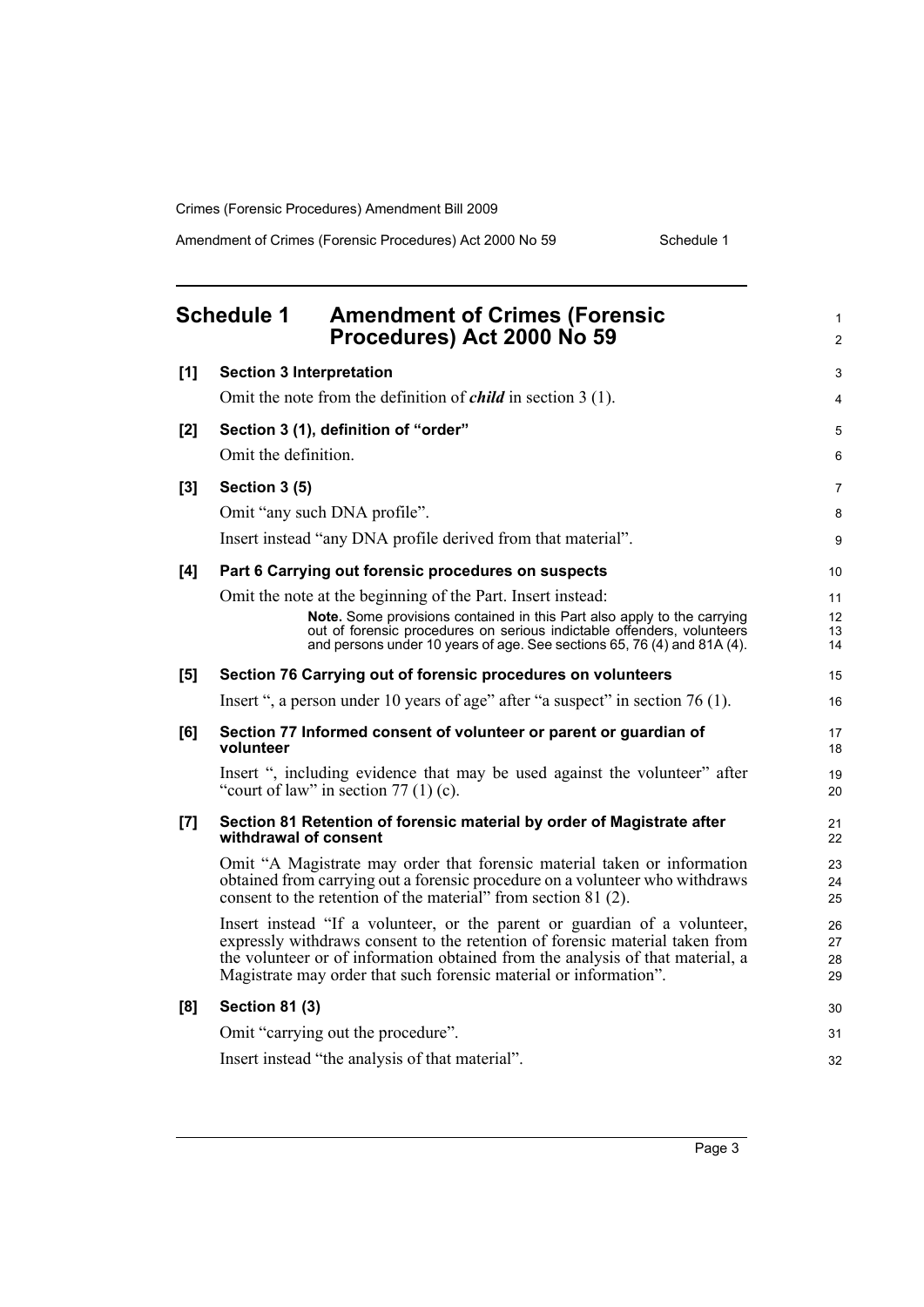Schedule 1 Amendment of Crimes (Forensic Procedures) Act 2000 No 59

| [9] | Part 8A<br>Insert after section 81: |     |                                                                                                                                                                                                                                                                                                                          |                                  |  |
|-----|-------------------------------------|-----|--------------------------------------------------------------------------------------------------------------------------------------------------------------------------------------------------------------------------------------------------------------------------------------------------------------------------|----------------------------------|--|
|     |                                     |     | Part 8A Carrying out of forensic procedures on<br>children under 10 years of age                                                                                                                                                                                                                                         | 3<br>4                           |  |
|     | 81A                                 |     | Carrying out of forensic procedure on child under 10 years of age<br>prohibited except in limited circumstances                                                                                                                                                                                                          |                                  |  |
|     |                                     | (1) | In this Part, <i>child</i> means a person under 10 years of age.                                                                                                                                                                                                                                                         | 7                                |  |
|     |                                     | (2) | A person is authorised to carry out a forensic procedure on a child<br>in accordance with this Part and not otherwise.                                                                                                                                                                                                   | 8<br>9                           |  |
|     |                                     | (3) | This Part authorises the carrying out of a forensic procedure on a<br>child only in the following circumstances:                                                                                                                                                                                                         | 10 <sup>1</sup><br>11            |  |
|     |                                     |     | if a parent or guardian of the child gives informed consent<br>(a)<br>to the carrying out of the forensic procedure under section<br>81C,                                                                                                                                                                                | 12<br>13<br>14                   |  |
|     |                                     |     | if the forensic procedure is carried out on the child<br>(b)<br>pursuant to a Magistrate's order under section 81F.                                                                                                                                                                                                      | 15<br>16                         |  |
|     |                                     | (4) | Sections 44, 48, 49, 52 and 56 (1) apply to the carrying out of a<br>forensic procedure authorised by this Part as if the references to<br>a suspect in those sections were references to a child.                                                                                                                       | 17<br>18<br>19                   |  |
|     | 81B                                 |     | References to parent or guardian of child under 10 years of age                                                                                                                                                                                                                                                          | 20                               |  |
|     |                                     | (1) | Despite any provision of this Part, if a parent or guardian of a<br>child is a suspect in relation to the offence under investigation in<br>relation to which a forensic procedure is proposed to be carried<br>out on the child, a reference to the parent or guardian of the child<br>is to be read as a reference to: | 21<br>22<br>23<br>24<br>25       |  |
|     |                                     |     | a parent or guardian of the child who is not a suspect in<br>(a)<br>relation to the offence under investigation, or                                                                                                                                                                                                      | 26<br>27                         |  |
|     |                                     |     | if such a parent or guardian is not available—the closest<br>(b)<br>available relative of the child who is not a suspect in<br>relation to the offence under investigation.                                                                                                                                              | 28<br>29<br>30                   |  |
|     |                                     | (2) | In this Part:<br><i>closest available relative</i> of a child means one of the following<br>persons who is at least 18 years of age and is available at the<br>relevant time:<br>a brother or sister of the child,<br>(a)<br>a grandparent of the child,<br>(b)                                                          | 31<br>32<br>33<br>34<br>35<br>36 |  |
|     |                                     |     |                                                                                                                                                                                                                                                                                                                          |                                  |  |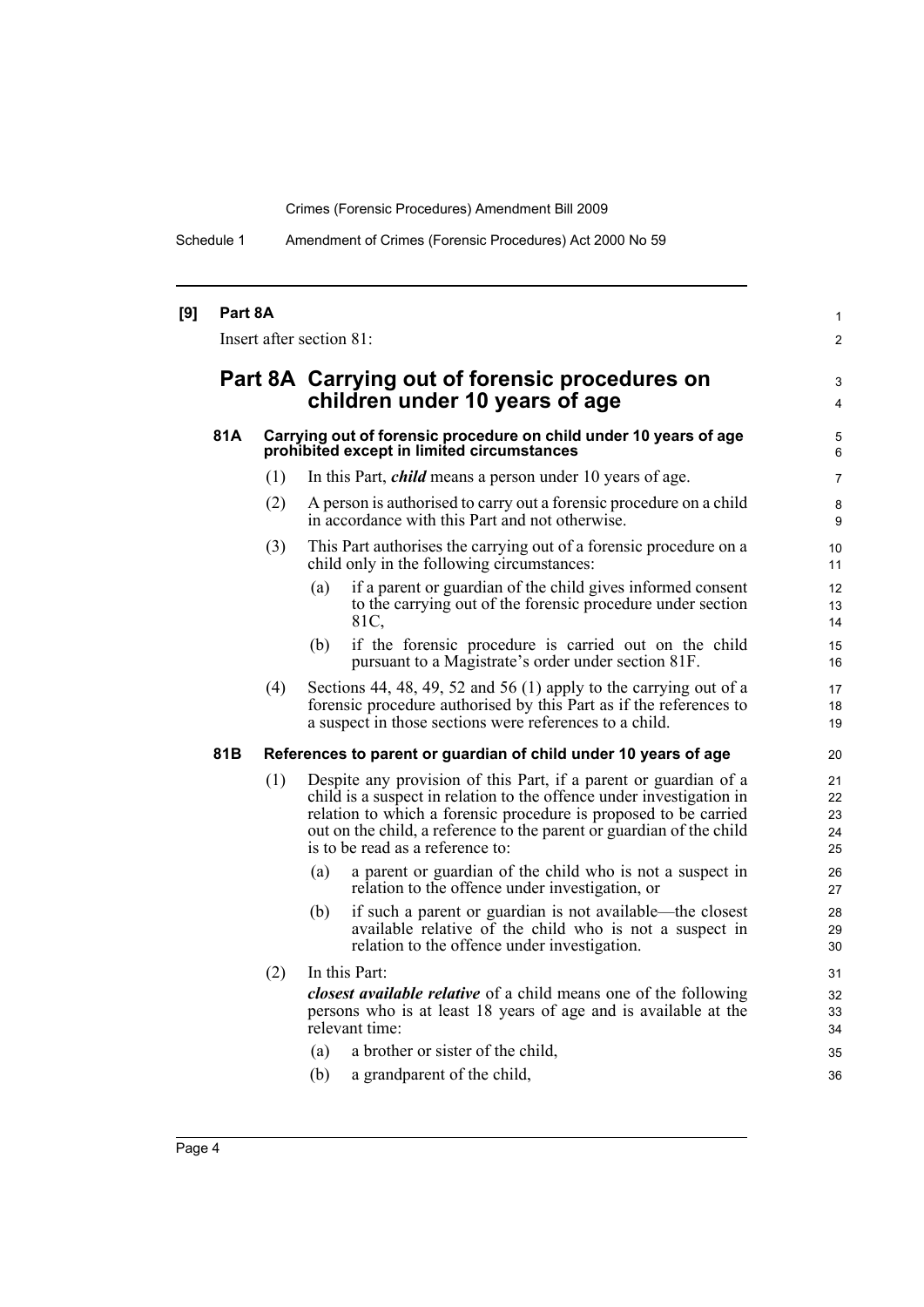| Amendment of Crimes (Forensic Procedures) Act 2000 No 59 | Schedule 1 |
|----------------------------------------------------------|------------|
|----------------------------------------------------------|------------|

|     |                                                                                                                   | (c) | an uncle or aunt of the child.                                                                                                                                                                                                                                                            | $\mathbf{1}$               |  |  |
|-----|-------------------------------------------------------------------------------------------------------------------|-----|-------------------------------------------------------------------------------------------------------------------------------------------------------------------------------------------------------------------------------------------------------------------------------------------|----------------------------|--|--|
| 81C | Carrying out of forensic procedures on child under 10 years of age<br>with informed consent of parent or guardian |     |                                                                                                                                                                                                                                                                                           |                            |  |  |
|     | (1)                                                                                                               |     | This section applies to the carrying out of a forensic procedure on<br>a child for the following purposes:                                                                                                                                                                                | 4<br>5                     |  |  |
|     |                                                                                                                   | (a) | in relation to the investigation of an offence under Part 3 or<br>Subdivision 2 of Division 1 of Part 4 of the Crimes Act<br>1900 of which the child is a victim,                                                                                                                         | 6<br>$\overline{7}$<br>8   |  |  |
|     |                                                                                                                   | (b) | to eliminate the child's forensic material from other<br>forensic material found at a crime scene in relation to an<br>offence.                                                                                                                                                           | 9<br>10<br>11              |  |  |
|     | (2)                                                                                                               |     | A person is authorised to carry out a forensic procedure to which<br>this section applies:                                                                                                                                                                                                | 12<br>13                   |  |  |
|     |                                                                                                                   | (a) | with the informed consent of the child's parent or guardian<br>given in accordance with this section, or                                                                                                                                                                                  | 14<br>15                   |  |  |
|     |                                                                                                                   | (b) | if the informed consent of the parent or guardian of the<br>child cannot be obtained or is withdrawn as referred to in<br>section 81D-by order of a Magistrate under section<br>$81F(1)(a)$ .                                                                                             | 16<br>17<br>18<br>19       |  |  |
|     | (3)                                                                                                               |     | A parent or guardian of a child gives informed consent in<br>accordance with this section if the parent or guardian consents in<br>the presence of an independent person after a police officer<br>informs the parent or guardian (personally or in writing) of the<br>following matters: | 20<br>21<br>22<br>23<br>24 |  |  |
|     |                                                                                                                   | (a) | the way in which the forensic procedure is to be carried<br>out,                                                                                                                                                                                                                          | 25<br>26                   |  |  |
|     |                                                                                                                   | (b) | the purpose for which the forensic procedure is required,                                                                                                                                                                                                                                 | 27                         |  |  |
|     |                                                                                                                   | (c) | the offence in relation to which the police officer wants the<br>forensic procedure to be carried out,                                                                                                                                                                                    | 28<br>29                   |  |  |
|     |                                                                                                                   | (d) | that the child is under no obligation to undergo the forensic<br>procedure,                                                                                                                                                                                                               | 30<br>31                   |  |  |
|     |                                                                                                                   | (e) | that the forensic procedure will be carried out by an<br>appropriately qualified police officer or person,                                                                                                                                                                                | 32<br>33                   |  |  |
|     |                                                                                                                   | (f) | that the parent or guardian may consult an Australian legal<br>practitioner of the parent's or guardian's choice before<br>deciding whether or not to consent to the forensic<br>procedure,                                                                                               | 34<br>35<br>36<br>37       |  |  |
|     |                                                                                                                   | (g) | that the parent or guardian may at any time withdraw<br>consent to the child undergoing the forensic procedure or                                                                                                                                                                         | 38<br>39                   |  |  |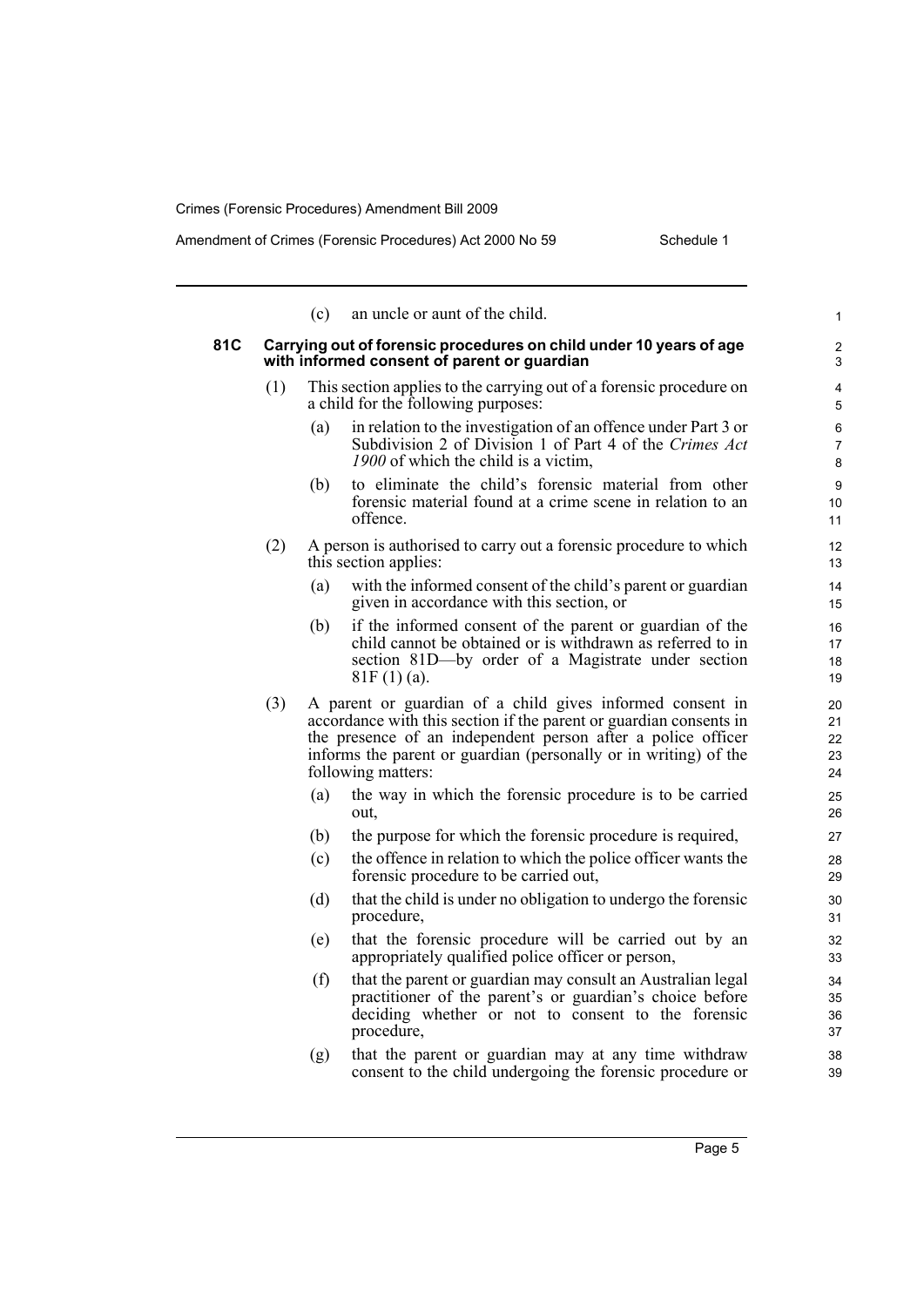to the retention of the forensic material taken or of information obtained from the analysis of that material,

- (h) if the police officer intends the information to be placed on the volunteers (limited purposes) index of the DNA database system:
	- (i) the purpose for which the information is to be placed on that index and that the information may be used and matched with other indexes, but only for that purpose, and
	- (ii) that the information placed on the DNA database system will be removed as soon as is reasonably practicable after a period of 12 months, unless any proceedings for the prosecution of an offence to which the investigation relates have not yet concluded.
- (4) The consent of a parent or guardian to the carrying out of a forensic procedure under this section is not effective unless:
	- (a) the consent is in writing and in a form containing the particulars prescribed by the regulations, and
	- (b) the consent is signed by the parent or guardian, and
	- (c) the signature is witnessed by an independent person, and
	- (d) the parent or guardian is given a copy of the consent as soon as practicable after it is signed and witnessed.
- (5) In this section, *independent person* means a person other than a police officer or other person involved in the investigation of an offence to which the forensic procedure relates.

#### **81D Withdrawal of consent**

- (1) If a parent or guardian of a child expressly withdraws consent to the carrying out of a forensic procedure under this Part (or if the withdrawal of such consent can reasonably be inferred from the parent's or guardian's conduct) before or during the carrying out of the forensic procedure:
	- (a) the forensic procedure is to be treated from the time of the withdrawal as a forensic procedure for which consent has been refused, and
	- (b) the forensic procedure is not to proceed except by order of a Magistrate under section 81F.
- (2) If, after the carrying out of a forensic procedure under this Part on a child, the parent or guardian of the child expressly withdraws consent to the retention of the forensic material taken or of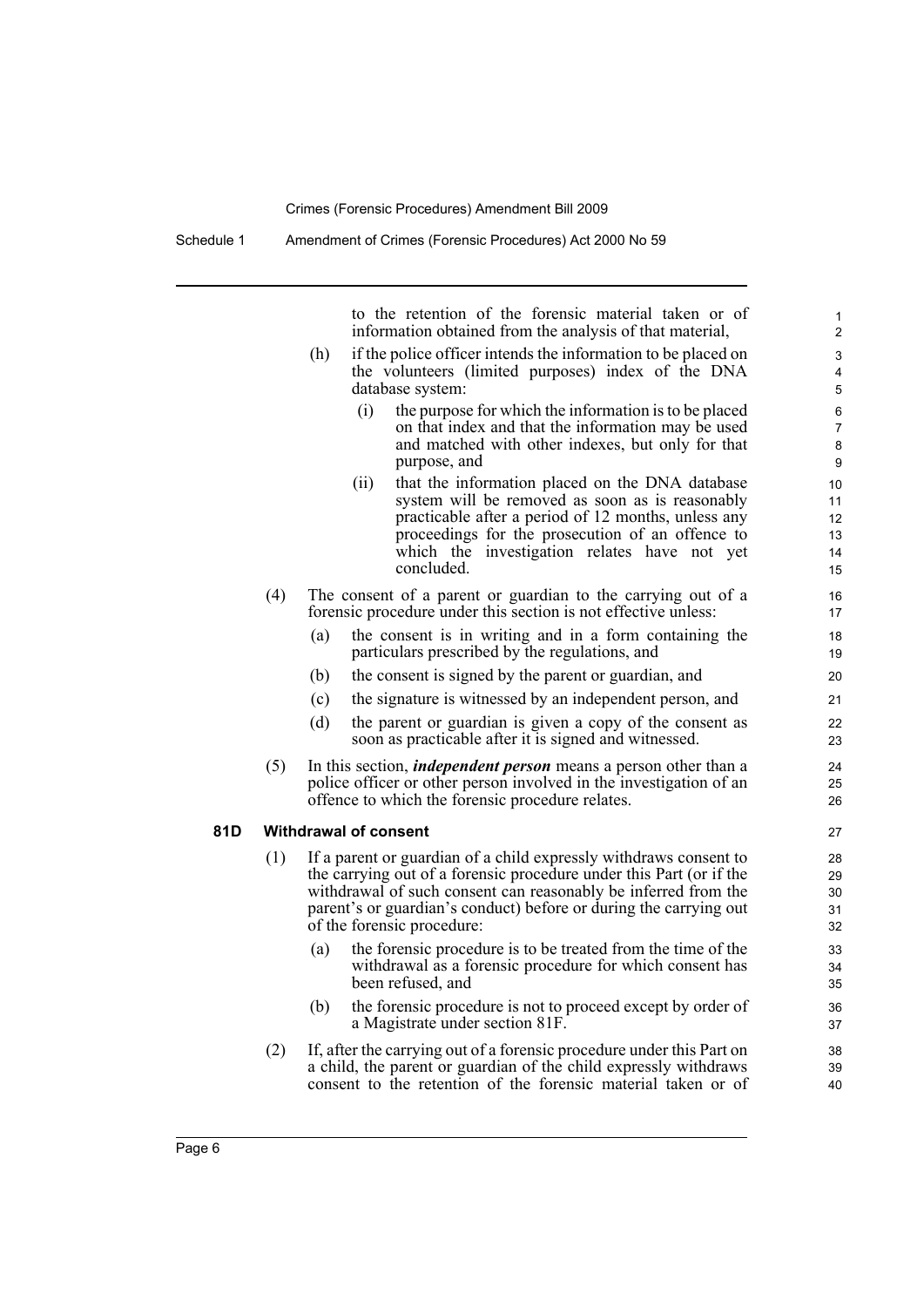information obtained from the analysis of that material, the forensic material and any information obtained from analysis of the material is, subject to any order made under section 81N, to be destroyed as soon as practicable after the consent is withdrawn. **Note.** Section 3 (5) explains the meaning of *destroy*. (3) A police officer may request, but cannot require, a parent or guardian of a child who withdraws consent to the carrying out of a forensic procedure under this Part to confirm the withdrawal of consent in writing. **81E Application for order** (1) An authorised applicant may apply to a Magistrate for an order under section 81F. (2) An application must: (a) be made in writing, and (b) specify the type of forensic procedure to be carried out, and (c) specify the purpose for which the forensic procedure is to be carried out, and (d) be supported by evidence on oath or by affidavit in relation to the matters which the Magistrate is to take into account, as referred to in section  $81F(2)$ , and (e) specify whether or not the consent of the parent or guardian of the child has been sought and, if it has, whether that consent was withdrawn or could not be obtained. **81F Circumstances in which Magistrate may order carrying out of forensic procedure on child under 10 years of age** (1) A Magistrate may order the carrying out of a forensic procedure on a child, but only for the following purposes: (a) to investigate an offence, (b) to assist in locating or identifying a missing person, (c) to assist in identifying a deceased person. (2) In determining whether to make an order under this section, the Magistrate is to take into account the following: (a) the age of the child, (b) the best interests of the child, 1 2 3 4 5 6 7 8 **9** 10 11 12 13 14 15 16 17 18 19 20 21  $22$ 23 24 25 26 27 28 29 30 31 32 33 34 35 36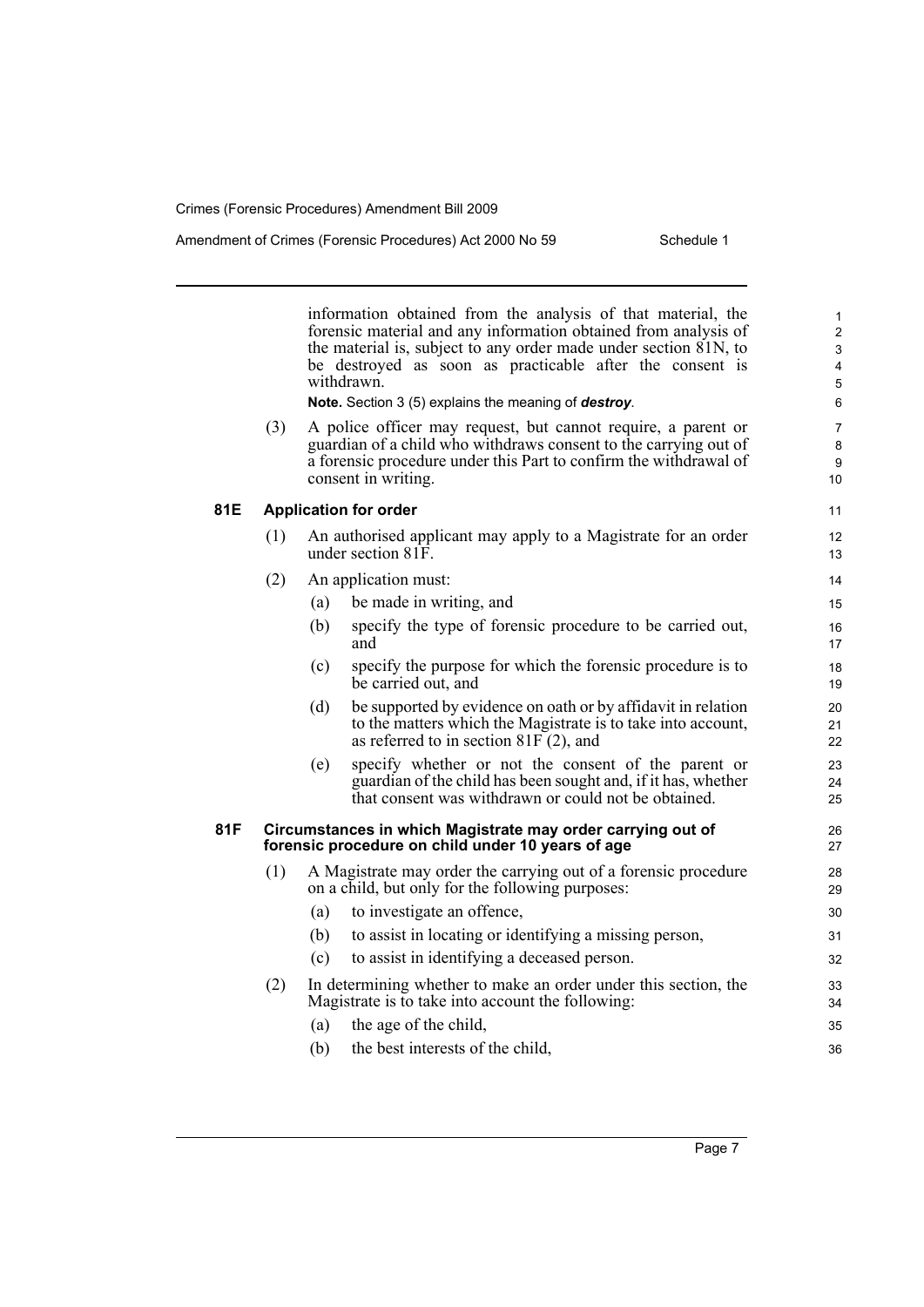Schedule 1 Amendment of Crimes (Forensic Procedures) Act 2000 No 59

|     |     | (c)             | so far as can be ascertained, whether the child understands<br>what will be involved in carrying out the forensic<br>procedure and any wishes of the child with respect to<br>whether the forensic procedure should be carried out,                                                                                                                                                                         | 1<br>$\overline{c}$<br>3<br>4              |
|-----|-----|-----------------|-------------------------------------------------------------------------------------------------------------------------------------------------------------------------------------------------------------------------------------------------------------------------------------------------------------------------------------------------------------------------------------------------------------|--------------------------------------------|
|     |     | (d)             | any wishes expressed by the parent or guardian of the child<br>with respect to whether the forensic procedure should be<br>carried out,                                                                                                                                                                                                                                                                     | 5<br>6<br>$\overline{7}$                   |
|     |     | (e)             | any submissions or evidence presented to the Magistrate<br>by an Australian legal practitioner on behalf of the child,                                                                                                                                                                                                                                                                                      | 8<br>9                                     |
|     |     | (f)             | the type of forensic procedure that is proposed to be carried<br>out,                                                                                                                                                                                                                                                                                                                                       | 10<br>11                                   |
|     |     | (g)             | the purpose for which the forensic procedure is required,                                                                                                                                                                                                                                                                                                                                                   | 12                                         |
|     |     | (h)             | if the forensic procedure is proposed to be carried out for<br>the purposes of the investigation of a particular offence—<br>the seriousness of the circumstances surrounding the<br>commission of the offence.                                                                                                                                                                                             | 13<br>14<br>15<br>16                       |
|     |     | (i)             | any other matter that the Magistrate considers relevant.                                                                                                                                                                                                                                                                                                                                                    | 17                                         |
|     | (3) |                 | An order under this section may require the forensic procedure to<br>be carried out at a time or place specified in the order.                                                                                                                                                                                                                                                                              | 18<br>19                                   |
| 81G |     | 10 years of age | Persons who may carry out forensic procedures on children under                                                                                                                                                                                                                                                                                                                                             | 20<br>21                                   |
|     | (1) |                 | The table to section 50 applies to the carrying out of a forensic<br>procedure under this Part as follows:                                                                                                                                                                                                                                                                                                  | 22<br>23                                   |
|     |     | (a)             | for each forensic procedure specified in the first column of<br>the table, the persons who are authorised to carry out that<br>procedure under this Part are specified in the second<br>column of the table,                                                                                                                                                                                                | 24<br>25<br>26<br>27                       |
|     |     | (b)             | for each forensic procedure, the third column of the table<br>shows whether a parent or guardian of a child is entitled to<br>request that a medical practitioner or dentist of the parent's<br>or guardian's choice is present while the forensic<br>procedure is carried out, as if a reference to a suspect in the<br>heading to that column were a reference to the parent or<br>guardian of the child. | 28<br>29<br>$30\,$<br>31<br>32<br>33<br>34 |
|     |     |                 | Note. Section 81I makes detailed provision for the presence of a<br>medical practitioner or dentist of the parent's or guardian's choice                                                                                                                                                                                                                                                                    | 35<br>36                                   |

while a forensic procedure is carried out.

37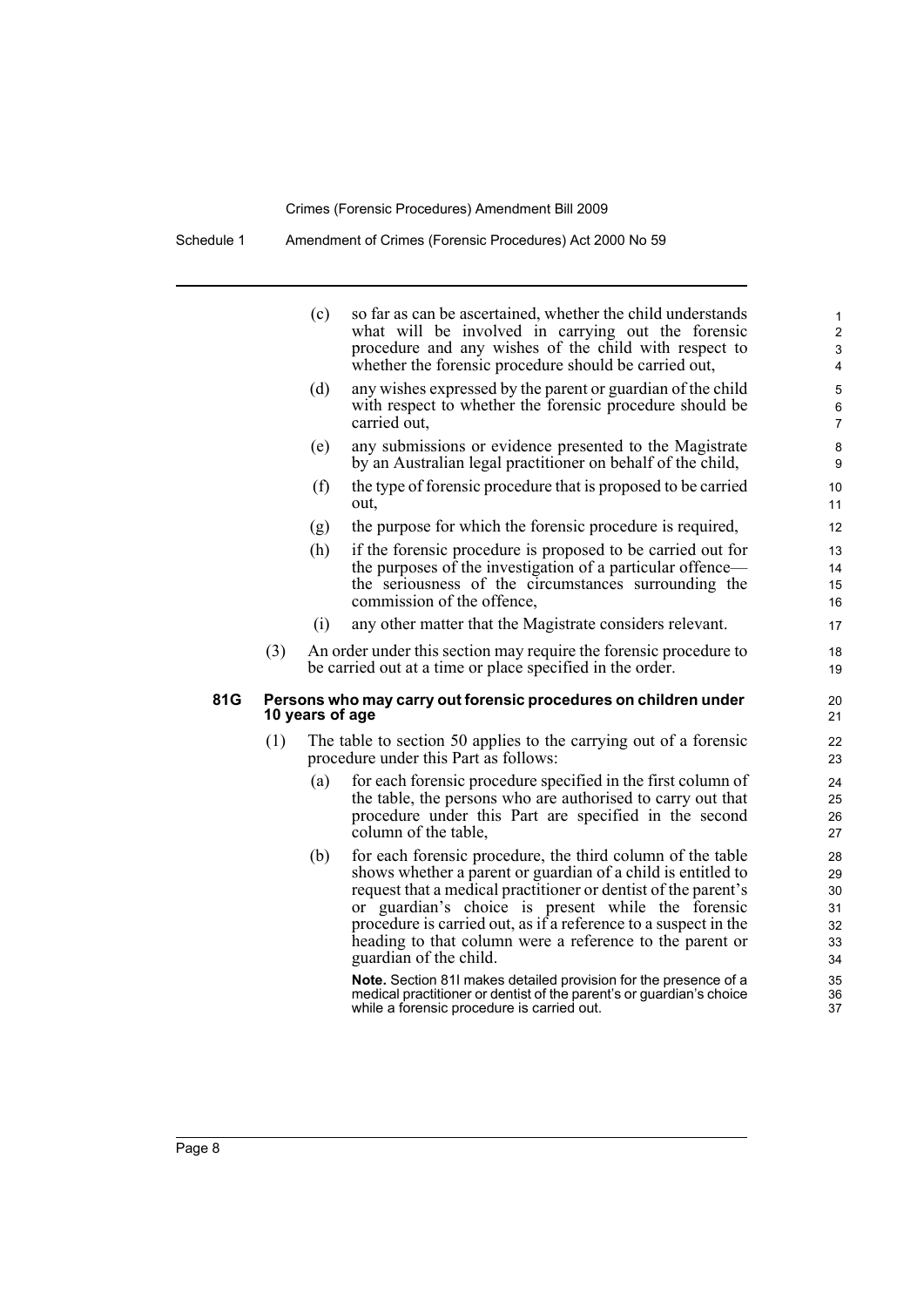### Amendment of Crimes (Forensic Procedures) Act 2000 No 59 Schedule 1

| 81H | (2) |     | A person is authorised to carry out a particular forensic procedure<br>if he or she is an appropriately qualified police officer or person<br>in relation to the procedure even if the person also satisfies<br>another description specified in the table to section 50 that is not<br>specified in relation to the particular forensic procedure.<br>Note. For example, a police officer who is an appropriately qualified<br>police officer or person to take samples of blood may take such samples<br>even though the table does not expressly list police officers as persons<br>who may take samples of blood.<br>Presence of other people while forensic procedure is carried out |
|-----|-----|-----|-------------------------------------------------------------------------------------------------------------------------------------------------------------------------------------------------------------------------------------------------------------------------------------------------------------------------------------------------------------------------------------------------------------------------------------------------------------------------------------------------------------------------------------------------------------------------------------------------------------------------------------------------------------------------------------------|
|     |     |     | on children under 10 years of age                                                                                                                                                                                                                                                                                                                                                                                                                                                                                                                                                                                                                                                         |
|     | (1) |     | A parent or guardian of a child, or an Australian legal practitioner<br>representing a child, must, if reasonably practicable, be present<br>while a forensic procedure is carried out on the child.                                                                                                                                                                                                                                                                                                                                                                                                                                                                                      |
|     | (2) |     | Where the presence of a police officer is reasonably necessary to<br>ensure that a forensic procedure is carried out effectively and in<br>accordance with this Part, the police officer is (if reasonably<br>practicable) to be a person of the sex chosen by the child or, if the<br>child is unable or does not wish to make such a choice, a person<br>of the same sex as the child.                                                                                                                                                                                                                                                                                                  |
|     | (3) |     | Subsection (2) does not apply to the following forensic<br>procedures:                                                                                                                                                                                                                                                                                                                                                                                                                                                                                                                                                                                                                    |
|     |     | (a) | the taking of hand prints, finger prints, foot prints or toe<br>prints,                                                                                                                                                                                                                                                                                                                                                                                                                                                                                                                                                                                                                   |
|     |     | (b) | any non-intimate forensic procedure that may be carried<br>out without requiring the child to remove any clothing<br>other than his or her overcoat, coat, jacket, gloves, socks,<br>shoes, scarf or hat.                                                                                                                                                                                                                                                                                                                                                                                                                                                                                 |
| 811 |     |     | Medical practitioner or dentist of parent's or guardian's choice<br>may be present for some forensic procedures                                                                                                                                                                                                                                                                                                                                                                                                                                                                                                                                                                           |
|     |     |     | A medical practitioner or dentist chosen by a parent or guardian<br>of a child pursuant to section $81G(1)$ (b) is to be present at the<br>forensic procedure unless he or she:                                                                                                                                                                                                                                                                                                                                                                                                                                                                                                           |
|     |     | (a) | is unable, or does not wish, to attend, or                                                                                                                                                                                                                                                                                                                                                                                                                                                                                                                                                                                                                                                |
|     |     | (b) | cannot be contacted,                                                                                                                                                                                                                                                                                                                                                                                                                                                                                                                                                                                                                                                                      |
|     |     |     | within a reasonable time or, if relevant, within the time in which<br>the person responsible for the effective carrying out of the<br>forensic procedure considers the forensic procedure should be<br>carried out if it is to be effective in affording evidence of the<br>relevant offence.                                                                                                                                                                                                                                                                                                                                                                                             |
|     |     |     |                                                                                                                                                                                                                                                                                                                                                                                                                                                                                                                                                                                                                                                                                           |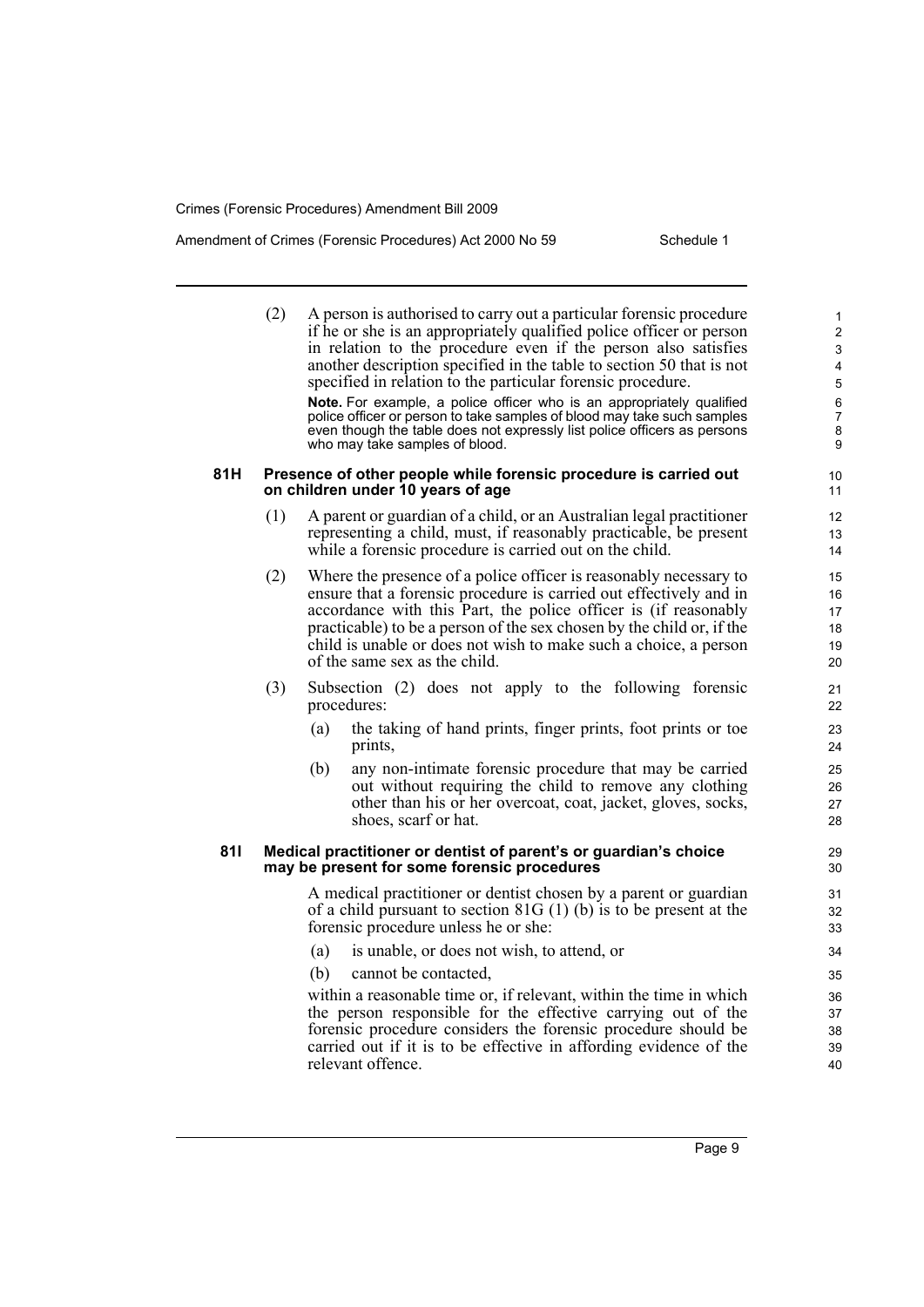Schedule 1 Amendment of Crimes (Forensic Procedures) Act 2000 No 59

## **81J Recording of forensic procedure**

| 81J | Recording of forensic procedure |                                                                                                                                                                                                                                                                       |                      |  |  |  |
|-----|---------------------------------|-----------------------------------------------------------------------------------------------------------------------------------------------------------------------------------------------------------------------------------------------------------------------|----------------------|--|--|--|
|     | (1)                             | The carrying out of a forensic procedure under this Part must be<br>recorded by electronic means unless:                                                                                                                                                              | 2<br>3               |  |  |  |
|     |                                 | a parent or guardian of the child objects to the recording, or<br>(a)                                                                                                                                                                                                 | 4                    |  |  |  |
|     |                                 | (b)<br>the recording is not practicable.                                                                                                                                                                                                                              | 5                    |  |  |  |
|     | (2)                             | Subsection $(1)$ does not apply to:                                                                                                                                                                                                                                   | 6                    |  |  |  |
|     |                                 | the taking of a hand print, finger print, foot print or toe<br>(a)<br>print, or                                                                                                                                                                                       | $\overline{7}$<br>8  |  |  |  |
|     |                                 | the taking of a photograph, other than of the child's private<br>(b)<br>parts.                                                                                                                                                                                        | 9<br>10              |  |  |  |
|     | (3)                             | Before the forensic procedure is carried out, the parent or<br>guardian of the child must be informed:                                                                                                                                                                | 11<br>12             |  |  |  |
|     |                                 | (a)<br>of the reasons for recording the carrying out of the forensic<br>procedure, including the protection that the recording<br>provides for the child, and                                                                                                         | 13<br>14<br>15       |  |  |  |
|     |                                 | that the parent or guardian of the child may object to the<br>(b)<br>recording.                                                                                                                                                                                       | 16<br>17             |  |  |  |
|     | (4)                             | If the carrying out of the forensic procedure is not to be recorded<br>by electronic means, the forensic procedure must be carried out<br>in the presence of an independent person.                                                                                   | 18<br>19<br>20       |  |  |  |
|     | (5)                             | Subsection (4) does not apply if the parent or guardian of the<br>child expressly and voluntarily waives the child's right to have an<br>independent person present, but such a person may nevertheless<br>be present if the investigating police officer so directs. | 21<br>22<br>23<br>24 |  |  |  |
|     | (6)                             | In this section, <i>independent person</i> means a person other than a<br>police officer or other person involved in the investigation of an<br>offence to which the forensic procedure relates.                                                                      | 25<br>26<br>27       |  |  |  |
| 81K |                                 | Photographs                                                                                                                                                                                                                                                           | 28                   |  |  |  |
|     |                                 | Where a forensic procedure involves the taking of a photograph<br>of a part of a child's body, the investigating police officer<br>concerned must ensure that a copy of the photograph is made<br>available to a parent or guardian of the child.                     | 29<br>30<br>31<br>32 |  |  |  |
| 81L |                                 | Material to be made available to parent or guardian of child under<br>10 years of age                                                                                                                                                                                 | 33<br>34             |  |  |  |
|     | (1)                             | If material from a sample taken from a child is analysed in<br>relation to the investigation of an offence, the investigating police<br>officer must ensure that, if a parent or guardian of the child so<br>requests in writing:                                     | 35<br>36<br>37<br>38 |  |  |  |
|     |                                 |                                                                                                                                                                                                                                                                       |                      |  |  |  |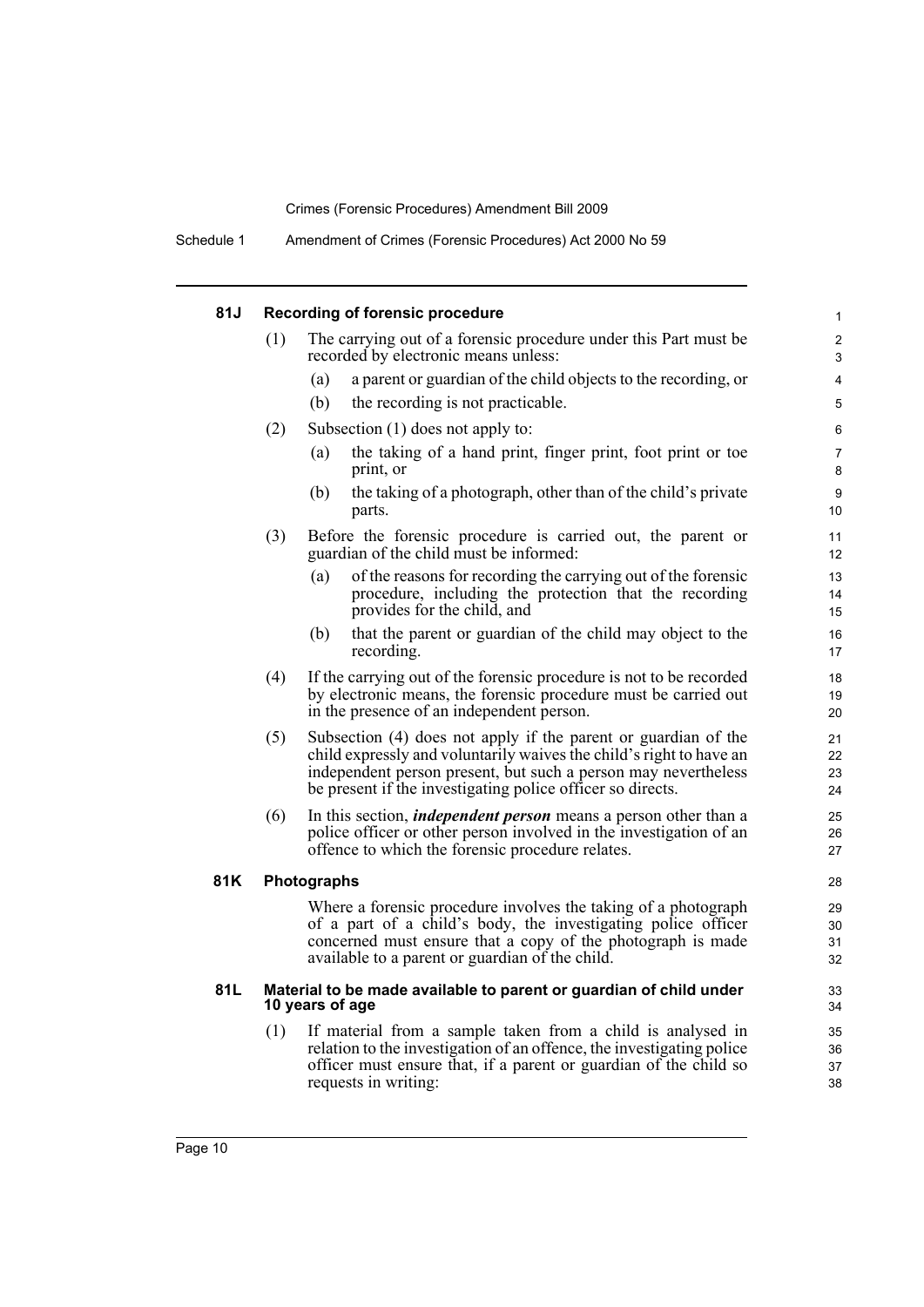|     |     | a copy of the child's DNA profile that has been derived<br>(a)<br>from the sample, and                                                                                                                                                                                                                                                                                                                       | 1<br>$\overline{c}$                    |
|-----|-----|--------------------------------------------------------------------------------------------------------------------------------------------------------------------------------------------------------------------------------------------------------------------------------------------------------------------------------------------------------------------------------------------------------------|----------------------------------------|
|     |     | a statement as to whether or not a match has been found, in<br>(b)<br>relation to the investigation, between the child's DNA<br>profile and any other DNA profile,                                                                                                                                                                                                                                           | 3<br>4<br>5                            |
|     |     | are made available to the parent or guardian of the child.                                                                                                                                                                                                                                                                                                                                                   | 6                                      |
|     | (2) | The parent or guardian of a child is to be informed of his or her<br>right to make such a request by the investigating police officer.                                                                                                                                                                                                                                                                       | $\overline{7}$<br>8                    |
|     | (3) | The requirements of subsection $(1)$ need not be complied with in<br>a manner that would, or at a time when to do so would:                                                                                                                                                                                                                                                                                  | 9<br>10                                |
|     |     | prejudice the investigation of any offence, or<br>(a)                                                                                                                                                                                                                                                                                                                                                        | 11                                     |
|     |     | (b)<br>be a source of embarrassment to a victim of any offence.                                                                                                                                                                                                                                                                                                                                              | 12                                     |
| 81M |     | Use and retention of forensic material taken from child under 10<br>years of age                                                                                                                                                                                                                                                                                                                             | 13<br>14                               |
|     | (1) | Any forensic material taken from a child pursuant to this Part<br>must only be used for the purposes for which the carrying out of<br>the forensic procedure was authorised.                                                                                                                                                                                                                                 | 15<br>16<br>17                         |
|     | (2) | Any DNA profile derived from forensic material taken from a<br>child:                                                                                                                                                                                                                                                                                                                                        | 18<br>19                               |
|     |     | (a)<br>may be placed on:                                                                                                                                                                                                                                                                                                                                                                                     | 20                                     |
|     |     | (i)<br>the volunteers (limited purposes) index, or                                                                                                                                                                                                                                                                                                                                                           | 21                                     |
|     |     | (ii)<br>the missing persons index, or                                                                                                                                                                                                                                                                                                                                                                        | 22                                     |
|     |     | the unknown deceased persons index,<br>(iii)                                                                                                                                                                                                                                                                                                                                                                 | 23                                     |
|     |     | but must not be placed on any other index, and                                                                                                                                                                                                                                                                                                                                                               | 24                                     |
|     |     | if placed on an index of the DNA database system, may<br>(b)<br>only be matched with a DNA profile on the same or<br>another index of the DNA database system if the matching<br>is for a purpose for which the DNA profile of the child was<br>placed on the index of the DNA database system (despite<br>section 93).                                                                                      | 25<br>26<br>27<br>28<br>29<br>30       |
|     | (3) | Any forensic material obtained from the carrying out of a<br>forensic procedure must:                                                                                                                                                                                                                                                                                                                        | 31<br>32                               |
|     |     | in the case of forensic material obtained pursuant to<br>(a)<br>section 81C or an order under section 81 $\vec{F}$ (1) (a) or<br>81N(2)—be destroyed as soon as is reasonably<br>practicable after a period of 12 months has elapsed since<br>the forensic material was taken, unless any proceedings for<br>the prosecution of an offence to which the investigation<br>relates have not yet concluded, and | 33<br>34<br>35<br>36<br>37<br>38<br>39 |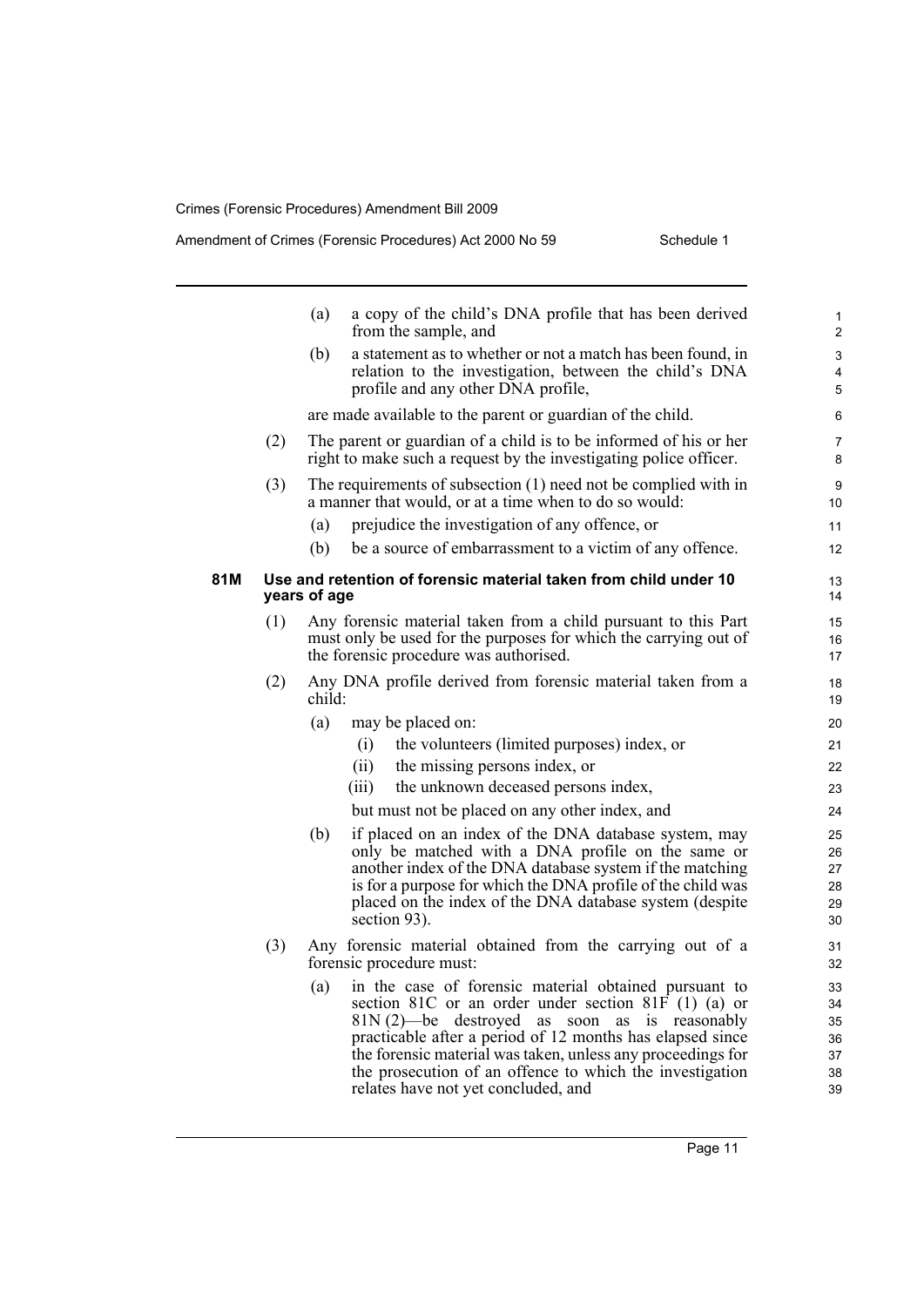| 81N |     | (b)   |        | in the case of forensic material obtained pursuant to an<br>order under section $81F(1)$ (b) or (c)—be destroyed within<br>12 months of being obtained.<br>Note. Section 3 (5) explains the meaning of destroy.<br>Retention of forensic material by order of a Magistrate after parent<br>or guardian of child under 10 years of age withdraws consent | $\mathbf{1}$<br>$\overline{c}$<br>3<br>4<br>5<br>6 |
|-----|-----|-------|--------|---------------------------------------------------------------------------------------------------------------------------------------------------------------------------------------------------------------------------------------------------------------------------------------------------------------------------------------------------------|----------------------------------------------------|
|     | (1) |       |        | An authorised applicant may apply to a Magistrate for an order<br>under subsection $(2)$ .                                                                                                                                                                                                                                                              | 7<br>8                                             |
|     | (2) | that: |        | A Magistrate may order that forensic material taken or<br>information obtained from carrying out a forensic procedure on a<br>child whose parent or guardian withdraws consent to the<br>retention of the material be retained if the Magistrate is satisfied                                                                                           | 9<br>10<br>11<br>12<br>13                          |
|     |     | (a)   | found: | during an investigation into the commission of a serious<br>indictable offence material reasonably believed to be from<br>the body of a person who committed the offence had been                                                                                                                                                                       | 14<br>15<br>16<br>17                               |
|     |     |       | (i)    | at the scene of the offence, or                                                                                                                                                                                                                                                                                                                         | 18                                                 |
|     |     |       | (ii)   | on the victim of the offence or anything reasonably<br>believed to have been worn or carried by the victim<br>when the offence was committed, or                                                                                                                                                                                                        | 19<br>20<br>21                                     |
|     |     |       | (iii)  | on the child or anything reasonably believed to have<br>been worn or carried by the child at the scene of the<br>offence or when the offence was committed, or                                                                                                                                                                                          | 22<br>23<br>24                                     |
|     |     |       | (iv)   | on an object or person reasonably believed to have<br>been associated with the commission of the offence,<br>and                                                                                                                                                                                                                                        | 25<br>26<br>27                                     |
|     |     | (b)   |        | there are reasonable grounds to believe that information<br>obtained from analysis of the forensic material taken from<br>the child is likely to produce evidence of probative value<br>in relation to the serious indictable offence being<br>investigated, and                                                                                        | 28<br>29<br>30<br>31<br>32                         |
|     |     | (c)   |        | the retention of the forensic material taken from the child<br>is justified in all the circumstances.                                                                                                                                                                                                                                                   | 33<br>34                                           |
|     |     |       |        |                                                                                                                                                                                                                                                                                                                                                         |                                                    |

Page 12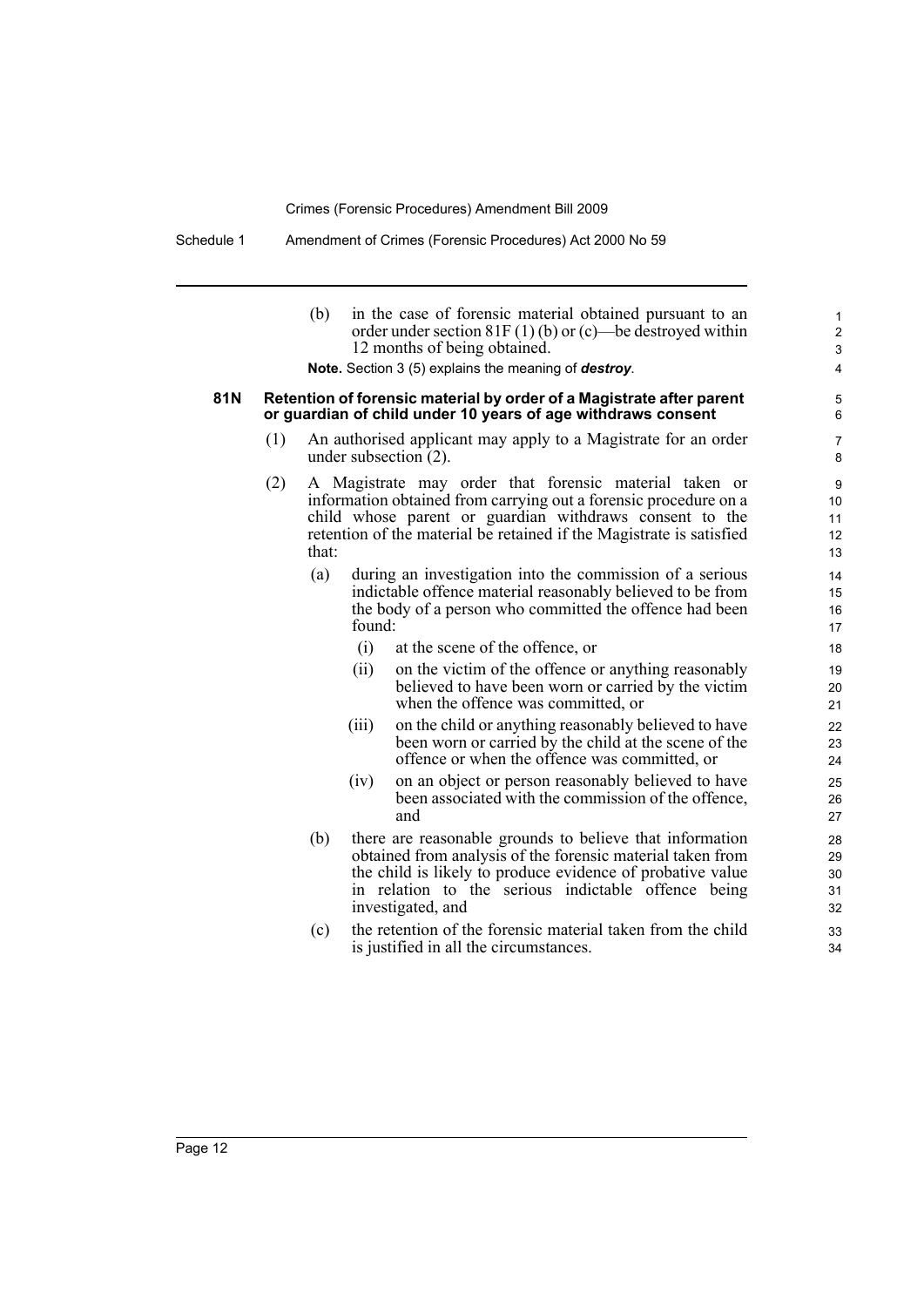| $[10]$ | <b>Section 87</b>                                                                                                                     |     |     |                                                                                                                                                                                    |                |  |
|--------|---------------------------------------------------------------------------------------------------------------------------------------|-----|-----|------------------------------------------------------------------------------------------------------------------------------------------------------------------------------------|----------------|--|
|        |                                                                                                                                       |     |     | Omit the section. Insert instead:                                                                                                                                                  | $\overline{2}$ |  |
|        | 87<br>Destruction of forensic material taken from offender after<br>conviction set aside or quashed                                   |     |     |                                                                                                                                                                                    |                |  |
|        |                                                                                                                                       | (1) |     | This section applies if, after a forensic procedure is carried out on<br>a person who is:                                                                                          | 5<br>6         |  |
|        |                                                                                                                                       |     | (a) | a suspect who is subsequently convicted of an offence, or                                                                                                                          | $\overline{7}$ |  |
|        |                                                                                                                                       |     | (b) | a serious indictable offender under Part 7, or                                                                                                                                     | 8              |  |
|        |                                                                                                                                       |     | (c) | an untested former offender under Part 7A, or                                                                                                                                      | 9              |  |
|        |                                                                                                                                       |     | (d) | an untested registrable person under Part 7B,                                                                                                                                      | 10             |  |
|        |                                                                                                                                       |     |     | the conviction by virtue of which he or she is such a person (or,<br>if there is more than one such conviction, each of them) is set<br>aside or quashed.                          | 11<br>12<br>13 |  |
|        |                                                                                                                                       | (2) |     | If forensic material has been taken from a person to whom this<br>section applies and:                                                                                             | 14<br>15       |  |
|        |                                                                                                                                       |     | (a) | no appeal is lodged against the setting aside or quashing of<br>the conviction, or                                                                                                 | 16<br>17       |  |
|        |                                                                                                                                       |     | (b) | an appeal is lodged and the setting aside or quashing of the<br>conviction is confirmed or the appeal is withdrawn, or                                                             | 18<br>19       |  |
|        |                                                                                                                                       |     | (c) | there is no reasonable prospect of a retrial or rehearing in<br>connection with the setting aside or quashing of the<br>conviction,                                                | 20<br>21<br>22 |  |
|        |                                                                                                                                       |     |     | the forensic material must be destroyed as soon as practicable<br>unless an investigation into, or a proceeding against the person<br>for, another offence is pending.             | 23<br>24<br>25 |  |
| $[11]$ | <b>Section 90 Definitions</b>                                                                                                         |     |     |                                                                                                                                                                                    | 26             |  |
|        | Insert "and persons under 10 years of age" after "volunteers" in paragraph (b)<br>of the definition of <i>missing persons index</i> . |     |     |                                                                                                                                                                                    |                |  |
| $[12]$ | Section 90, definition of "volunteers (limited purposes) index"                                                                       |     |     |                                                                                                                                                                                    |                |  |
|        |                                                                                                                                       |     |     | Omit the definition. Insert instead:                                                                                                                                               | 30             |  |
|        | volunteers (limited purposes) index means an index of DNA<br>profiles derived from:                                                   |     |     |                                                                                                                                                                                    |                |  |
|        |                                                                                                                                       |     | (a) | forensic material taken in accordance with Part 8 or under<br>a corresponding law of a participating jurisdiction from<br>volunteers who (or whose parents or guardians) have been | 33<br>34<br>35 |  |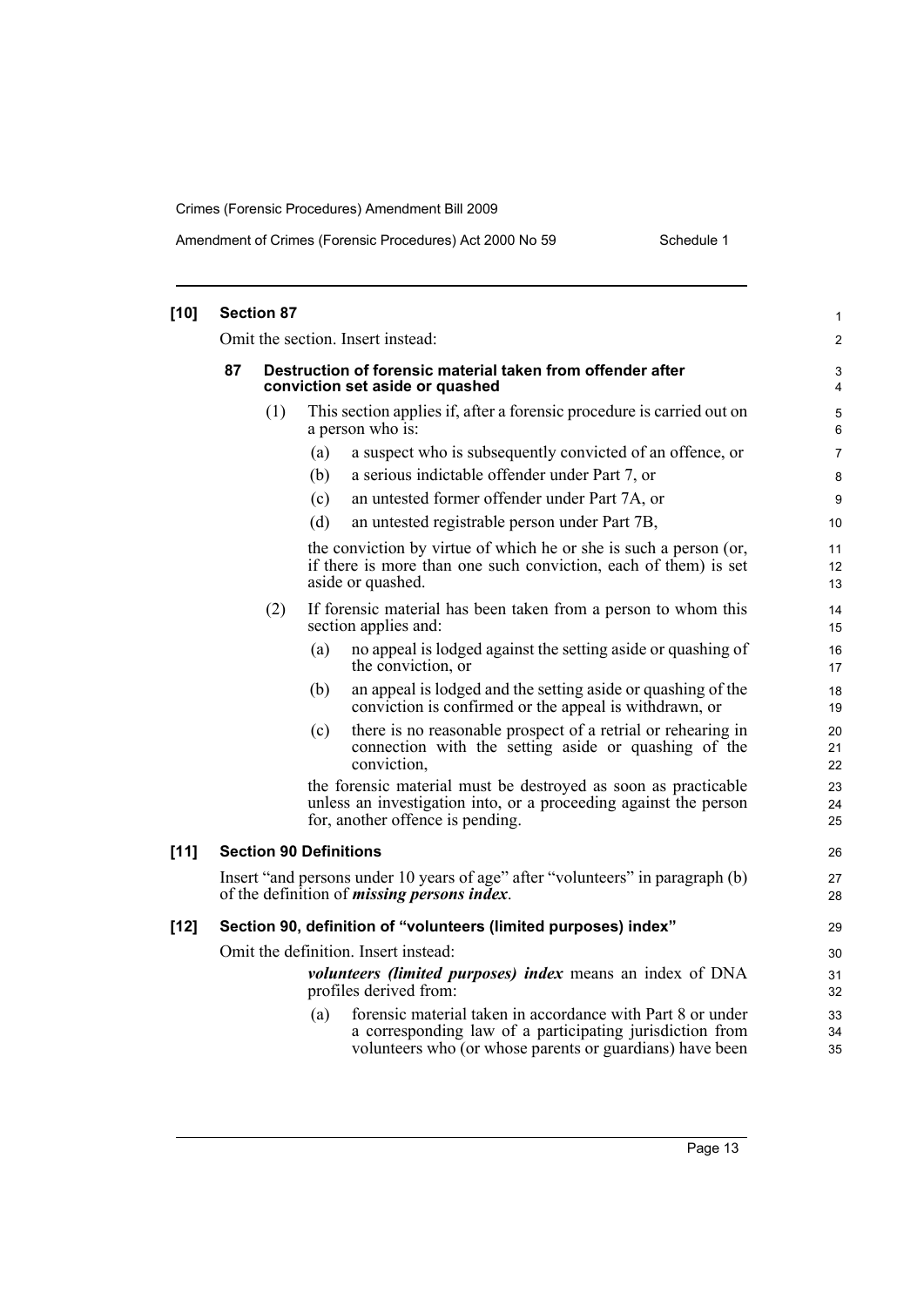|        |                          |                    |     | informed that information obtained will be used only for a<br>purpose specified to them under section 77 (2) (b) or (c1),<br>$\alpha$                                                                                                                  | 1<br>$\overline{c}$<br>3   |  |
|--------|--------------------------|--------------------|-----|--------------------------------------------------------------------------------------------------------------------------------------------------------------------------------------------------------------------------------------------------------|----------------------------|--|
|        |                          |                    | (b) | forensic material taken from a person under 10 years of age<br>in accordance with Part 8A.                                                                                                                                                             | 4<br>5                     |  |
| $[13]$ |                          | purposes           |     | Section 91 Supply of forensic material for DNA database system                                                                                                                                                                                         | 6<br>7                     |  |
|        |                          |                    |     | Omit "or a volunteer in accordance with Part 7, 7A, 7B or 8" from paragraph<br>(c) of the definition of <i>permitted forensic material</i> in section 91 $(3)$ .                                                                                       | 8<br>9                     |  |
|        |                          |                    |     | Insert instead ", volunteer or a person under 10 years of age in accordance with<br>Part 7, 7A, 7B, 8 or 8A".                                                                                                                                          | 10<br>11                   |  |
| [14]   |                          |                    |     | Section 92 Use of information on DNA database system                                                                                                                                                                                                   | 12                         |  |
|        |                          |                    |     | Insert "81M or" after "section" in section $92(2)(a)$ .                                                                                                                                                                                                | 13                         |  |
| $[15]$ |                          | <b>Section 93A</b> |     |                                                                                                                                                                                                                                                        | 14                         |  |
|        | Insert after section 93: |                    |     |                                                                                                                                                                                                                                                        |                            |  |
|        | 93A                      |                    |     | Use of DNA profile of child or incapable person                                                                                                                                                                                                        | 16                         |  |
|        |                          | (1)                |     | Despite any other provision of this Act, if a forensic procedure is<br>carried out on a volunteer who is a child or incapable person and<br>a DNA profile is obtained as a result of that forensic procedure,<br>that DNA profile:                     | 17<br>18<br>19<br>20       |  |
|        |                          |                    | (a) | must not be placed on the volunteers (unlimited purposes)<br>index of the DNA database system, and                                                                                                                                                     | 21<br>22                   |  |
|        |                          |                    | (b) | must, if placed on an index of the DNA database system,<br>only be used for the purpose for which the DNA profile is<br>placed on that index, and                                                                                                      | 23<br>24<br>25             |  |
|        |                          |                    | (c) | must not be matched with any DNA profile on the same or<br>another index of the DNA database system for any other<br>purpose, unless otherwise ordered by a Magistrate.                                                                                | 26<br>27<br>28             |  |
|        |                          | (2)                |     | In determining whether to make an order under subsection $(1)(c)$ ,<br>the Magistrate is to take into account the following:                                                                                                                           | 29<br>30                   |  |
|        |                          |                    | (a) | the age of the volunteer,                                                                                                                                                                                                                              | 31                         |  |
|        |                          |                    | (b) | the best interests of the volunteer,                                                                                                                                                                                                                   | 32                         |  |
|        |                          |                    | (c) | so far as can be ascertained, whether the volunteer<br>understands what will be involved in the matching of his<br>or her DNA profile on the DNA database system and any<br>wishes of the volunteer with respect to whether that should<br>be ordered, | 33<br>34<br>35<br>36<br>37 |  |

 $[15]$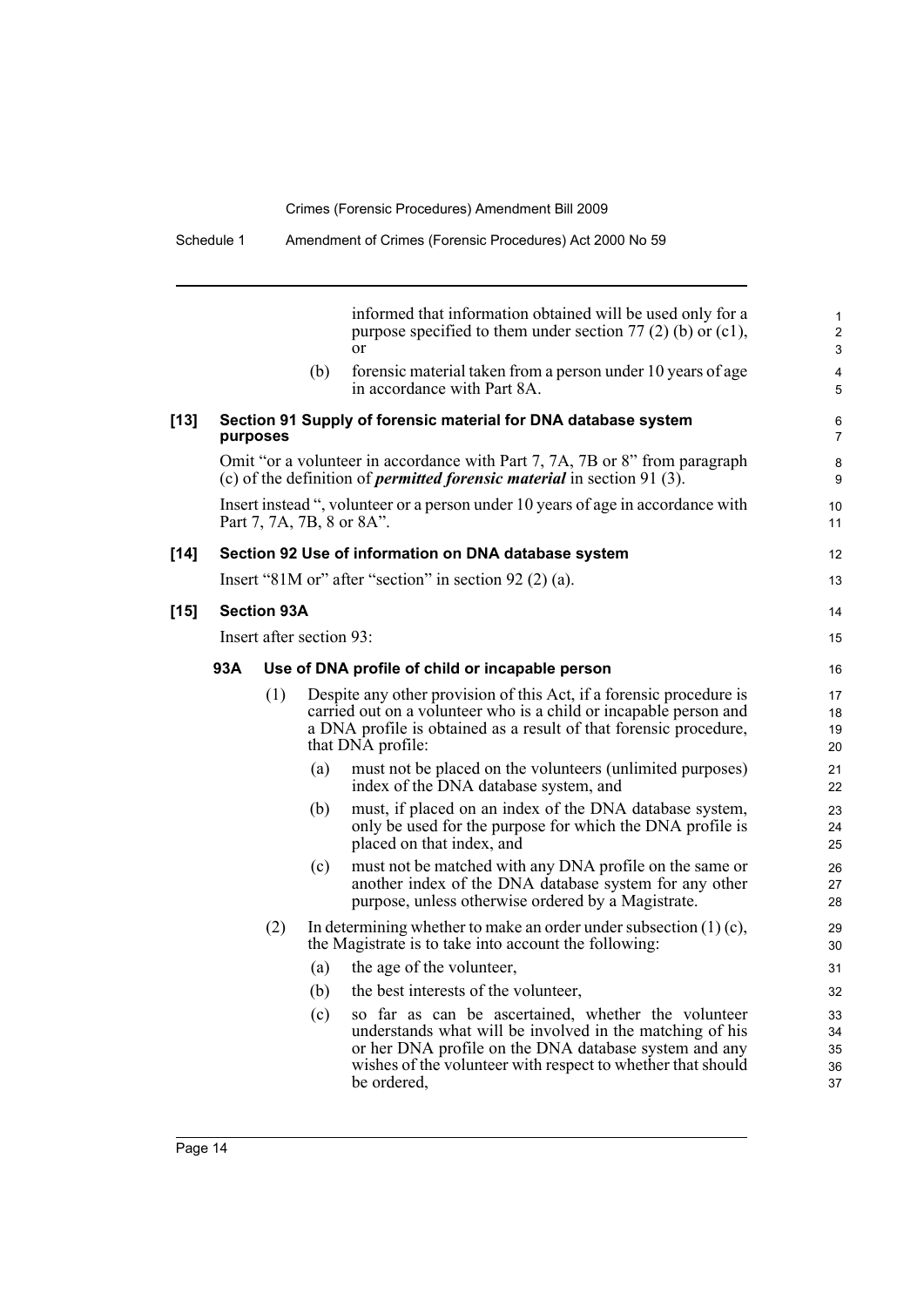|        | (d)                                                                                                                               | any wishes expressed by the parent or guardian of the<br>volunteer with respect to the matching of the volunteer's<br>DNA profile on the DNA database system, | $\mathbf{1}$<br>2<br>3   |  |  |  |
|--------|-----------------------------------------------------------------------------------------------------------------------------------|---------------------------------------------------------------------------------------------------------------------------------------------------------------|--------------------------|--|--|--|
|        | (e)                                                                                                                               | any submissions or evidence presented to the Magistrate<br>by an Australian legal practitioner on behalf of the<br>volunteer,                                 | $\overline{4}$<br>5<br>6 |  |  |  |
|        | (f)                                                                                                                               | the purpose for which the matching is required,                                                                                                               | $\overline{7}$           |  |  |  |
|        | (g)                                                                                                                               | any other matter that the Magistrate considers relevant.                                                                                                      | 8                        |  |  |  |
| $[16]$ | Sections 100 (1), 101 and 102                                                                                                     |                                                                                                                                                               |                          |  |  |  |
|        | Omit "or volunteer" wherever occurring.                                                                                           |                                                                                                                                                               |                          |  |  |  |
|        | Insert instead ", volunteer or person under 10 years of age".                                                                     |                                                                                                                                                               |                          |  |  |  |
| $[17]$ | Section 100 Obligation of investigating police officers relating to<br>recordings                                                 |                                                                                                                                                               |                          |  |  |  |
|        | Omit "or volunteer" where firstly occurring in section 100 (2).                                                                   |                                                                                                                                                               |                          |  |  |  |
|        | Insert instead ", volunteer or person under 10 years of age".                                                                     |                                                                                                                                                               |                          |  |  |  |
| $[18]$ | Section 100 (2) (a)                                                                                                               |                                                                                                                                                               |                          |  |  |  |
|        | Omit "suspect's, offender's or volunteer's legal representative".                                                                 |                                                                                                                                                               |                          |  |  |  |
|        | Insert instead "legal representative of the suspect, offender, volunteer or<br>person under 10 years of age".                     |                                                                                                                                                               |                          |  |  |  |
| $[19]$ | Section 101 Material required to be made available to suspect, offender,<br>volunteer or person under 10 years of age             |                                                                                                                                                               |                          |  |  |  |
|        | section $10\hat{1}$ (1) (a).                                                                                                      | Omit "suspect's, offender's or volunteer's legal representative (if any)" from                                                                                | 22<br>23                 |  |  |  |
|        | or person under 10 years of age".                                                                                                 | Insert instead "legal representative (if any) of the suspect, offender, volunteer                                                                             | 24<br>25                 |  |  |  |
| $[20]$ | Section 101 (2) (b)                                                                                                               |                                                                                                                                                               |                          |  |  |  |
|        | representative".                                                                                                                  | Omit "suspect's, offender's or volunteer's interview friend or legal                                                                                          | 27<br>28                 |  |  |  |
|        | Insert instead "interview friend or legal representative of the suspect, offender,<br>volunteer or person under 10 years of age". |                                                                                                                                                               |                          |  |  |  |
| $[21]$ | Section 111 Act does not apply to persons under 10                                                                                |                                                                                                                                                               |                          |  |  |  |
|        | Omit the section.                                                                                                                 |                                                                                                                                                               |                          |  |  |  |